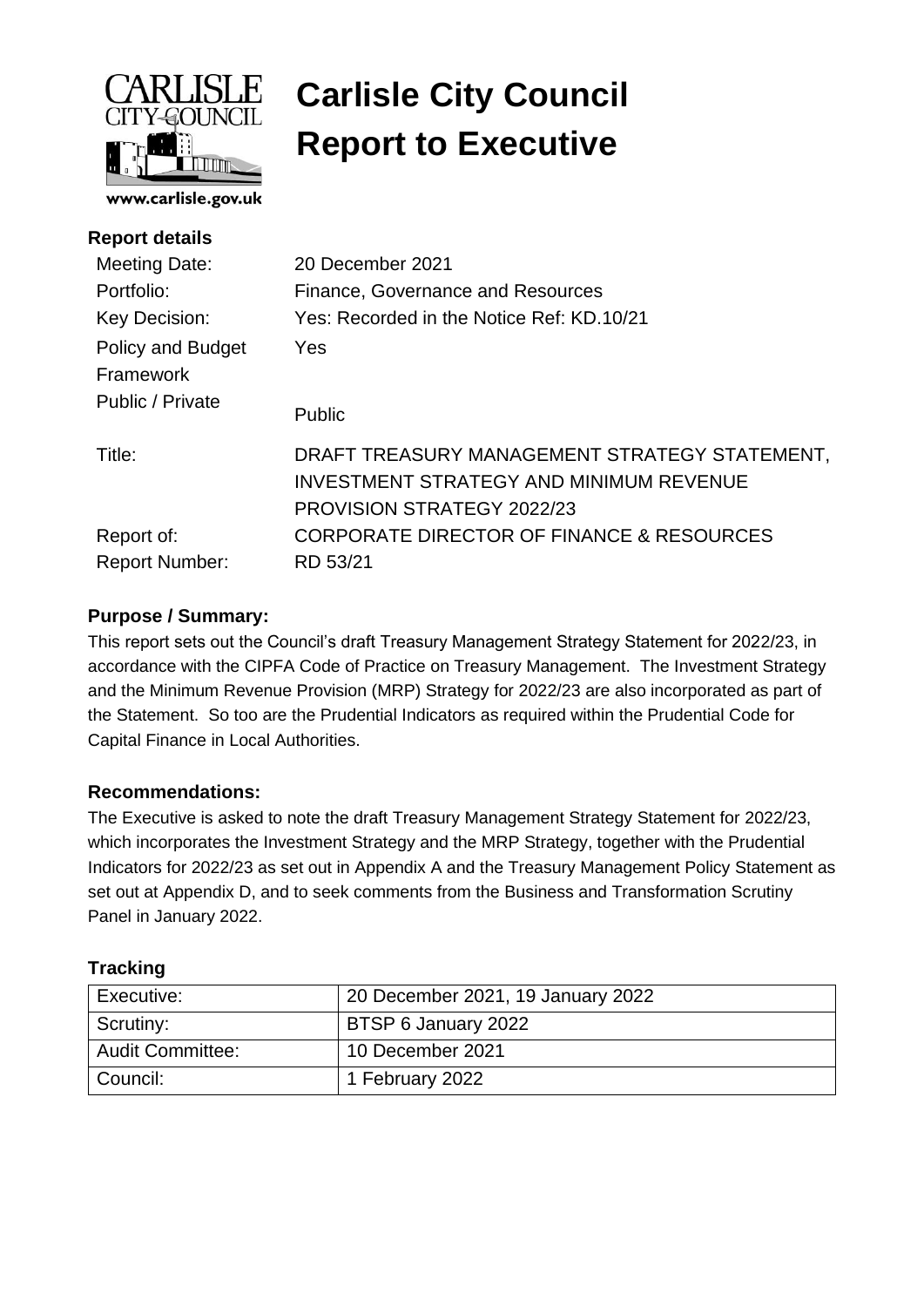## **1. BACKGROUND**

- 1.1 The CIPFA Code of Practice on Treasury Management in Local Authorities was first issued in 1992 and updated in 1996, 2001, 2011 and 2017. The City Council formally adopted this Code in March 2002 and adopted the 2017 revision in February 2018.
- 1.2 CIPFA has consulted on revisions to the Treasury Management Code, and the Prudential Code, throughout 2021 and the new Codes are intended to be implemented by authorities for 2023/24 Treasury Management Strategies.
- 1.3 Under the requirements of the Code, the Council will receive each year the following reports:
	- Annual strategy and plan in advance of the year
	- A mid-year review
	- Annual report after its close.

## **2. TREASURY MANAGEMENT STRATEGY STATEMENT**

- 2.1 As required under the Code, the Treasury Management Strategy Statement (TMSS) for 2022/23, which also incorporates both the Investment Strategy for that year and the Minimum Revenue Strategy, is set out in **Appendix A**. The schedule of approved investment vehicles is contained in **Appendix B** and **Appendix C**  includes a summary of current economic forecasts on interest rates that have been utilised in preparing the Strategy.
- 2.2 Also included within Appendix A are the **Prudential Indicators** that must be determined under the requirements of the CIPFA Prudential Code for Capital Finance in Local Authorities. These requirements came into operation on 1 April 2004 under the provisions of the Local Government Act 2003. Part 1 of the Act allows a local authority to borrow money for any purpose that is within its control or for the purposes of the prudent management of its financial affairs. The main purpose for borrowing money is to fund capital expenditure although some shortterm borrowing is permitted to cover temporary cash flow needs.
- 2.3 Since 1 April 2004 there has been no statutory limit to the amount that can be borrowed. There is, however, a requirement for full compliance with CIPFA's Prudential Code; the key objectives of which are to demonstrate that the proposed capital investment plans have been assessed by the Council as affordable, prudent and sustainable. Section 3(1) of the Act puts a duty on the Council to determine before the start of the financial year and keep under review the maximum amount that it can afford to borrow. This amount is called the **Authorised Limit** and is discussed in **Appendix A**.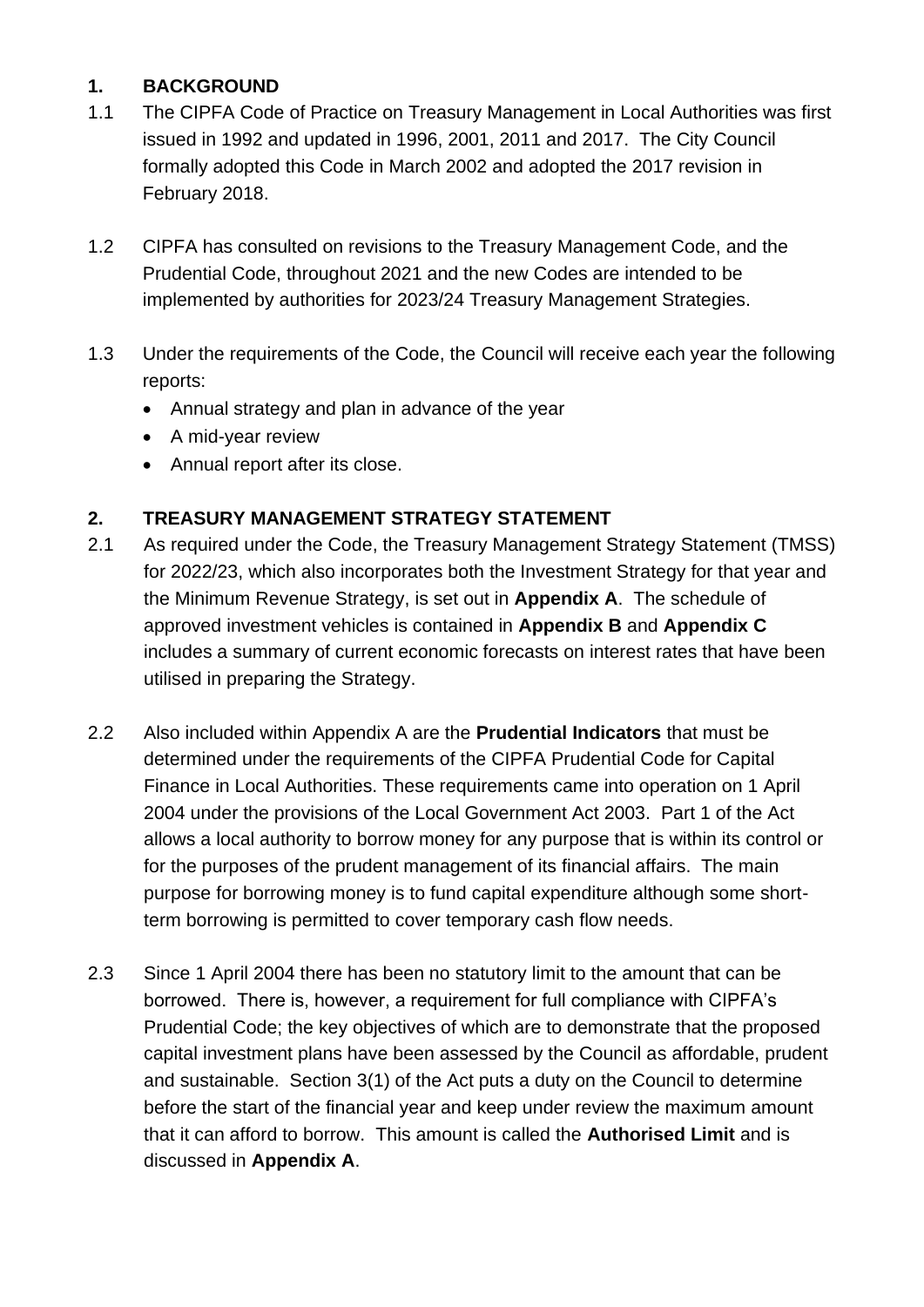- 2.4 The Prudential Indicators are monitored via the quarterly Treasury Management monitoring reports.
- 2.5 The council recognises its responsibilities in terms of climate change and environmental sustainability and that consideration of these responsibilities may form part of its Investment Portfolio; however, consideration must also be given to ensure the security of principal, portfolio liquidity and return on investment when making investment decisions. Work continues to review the Investment Strategy in line with these recognised responsibilities and this will involve ensuring that counterparties have a relevant environmental strategy that sets out their position on climate responsibilities.

## **3. RISKS**

- 3.1 The Treasury Management function must ensure the security of Council funds at all times over the yield that is gained. It must also ensure it follows the key principles as outlined in the Treasury Management Code of Practice and the Prudential Code.
- 3.2 There is a risk that interest rates could change over the period of the Treasury Management Strategy Statement, particularly in respect of volatile economic situations, but close monitoring of the situation will be maintained, particularly if there are forecast changes to interest rates that could have an impact on borrowing decisions or reduce the availability of counterparties with which the Council can invest its funds.

## **4. CONSULTATION**

4.1 The Council has appointed Link Asset Services Treasury Services as its Treasury Advisers and they have been involved in the Strategy and proposals contained within this report.

## **5. CONCLUSION AND REASONS FOR RECOMMENDATIONS**

5.1 The Executive is asked to note the Treasury Management Strategy Statement for 2022/23, which incorporates the Investment Strategy and the MRP Strategy, together with the Prudential Indicators for 2022/23 as set out **in Appendix A**. and the Treasury Management Policy Statement as set out at **Appendix D.**

## **6. CONTRIBUTION TO THE CARLISLE PLAN PRIORITIES**

6.1 To ensure the Council's investments are in line with the appropriate policies including the Treasury Management Strategy Statement.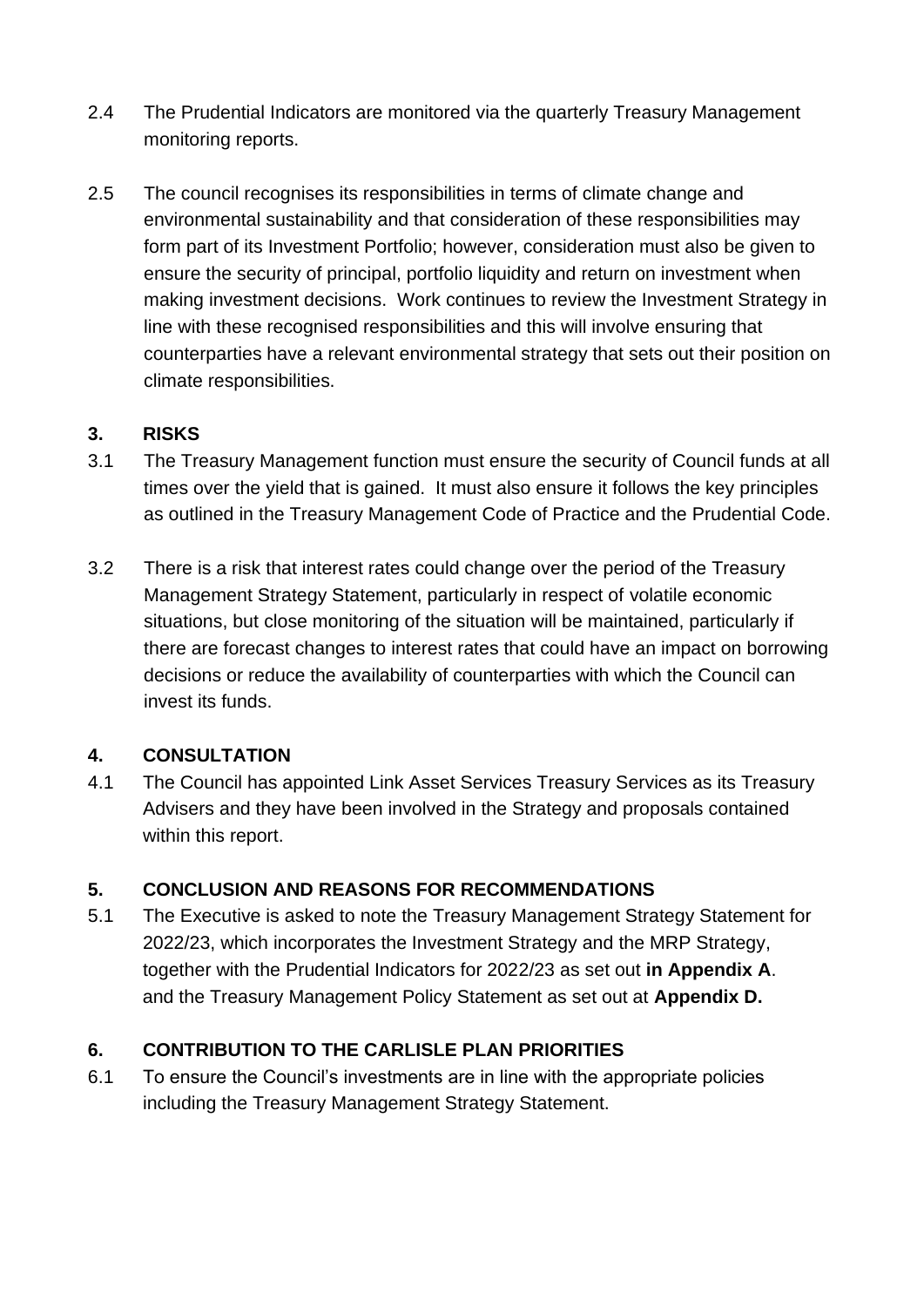**Contact details:**

Contact Officer: Steven Tickner Ext: 7280

**Appendices attached to report:**

**Appendix A – Treasury Management Strategy Statement** 

**Appendix B – Approved Investment Instruments**

**Appendix C – Interest Rate Forecasts**

#### **Appendix D – Treasury Management Policy Statement**

Note: in compliance with section 100d of the Local Government Act 1972 the report has been prepared in part from the following papers:

• None

## **Corporate Implications:**

Legal - The Council has a fiduciary duty to manage its resources effectively for the benefit of its area and the delivery of its services. Treasury Management is an important part of this function and it is appropriate that the Council has a strategy and takes account of the available specialist internal and external advice. The Treasury Management Strategy forms part of the Budget and Policy framework and, therefore, ultimately requires approval by Council.

Property Services -

Finance - contained within the report.

Equality - not applicable

Information Governance - There are no information governance issues in this report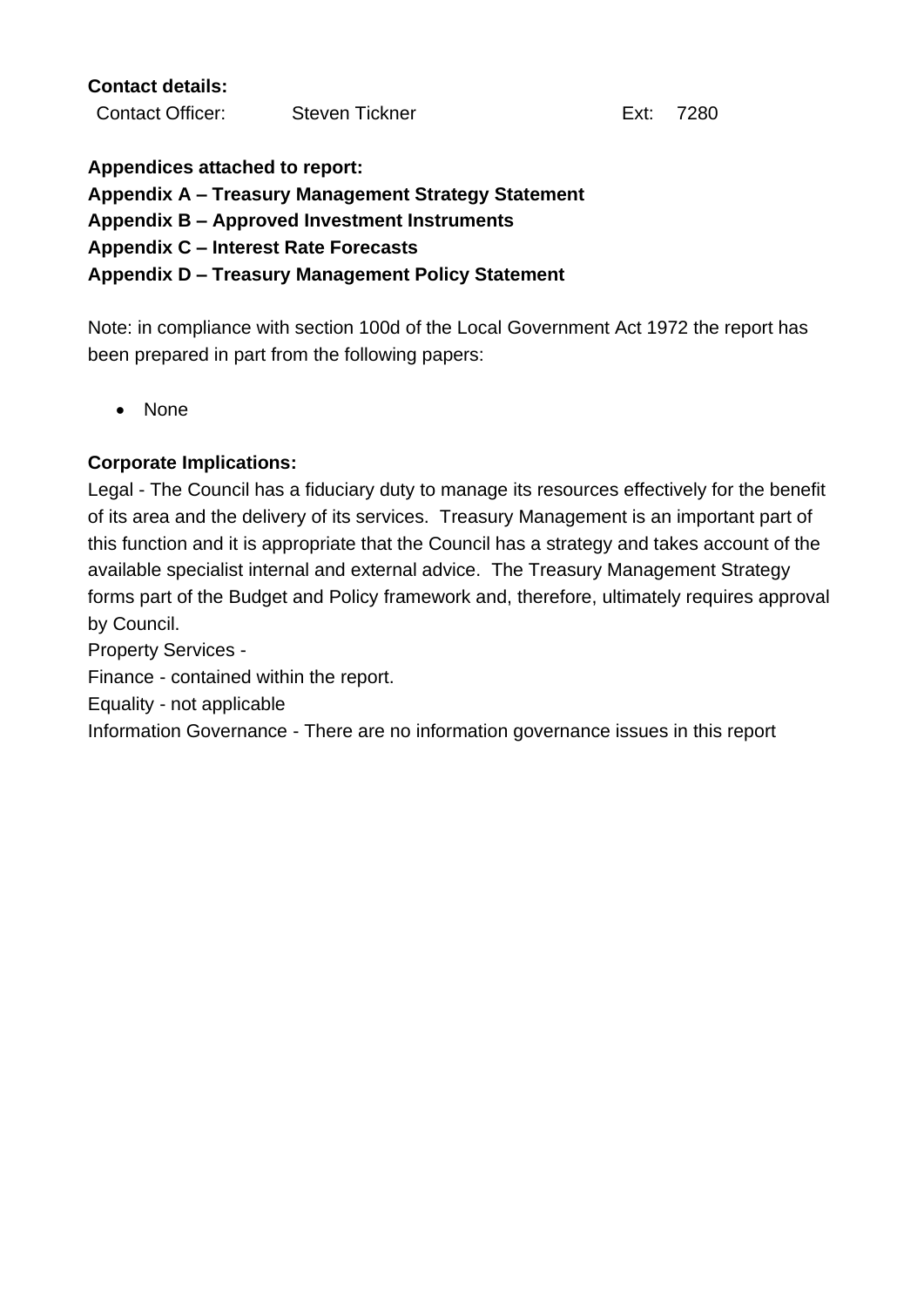## **Draft Treasury Management Strategy Statement**

Draft Minimum Revenue Provision Policy Statement and Annual Investment Statement

Carlisle City Council 2022/23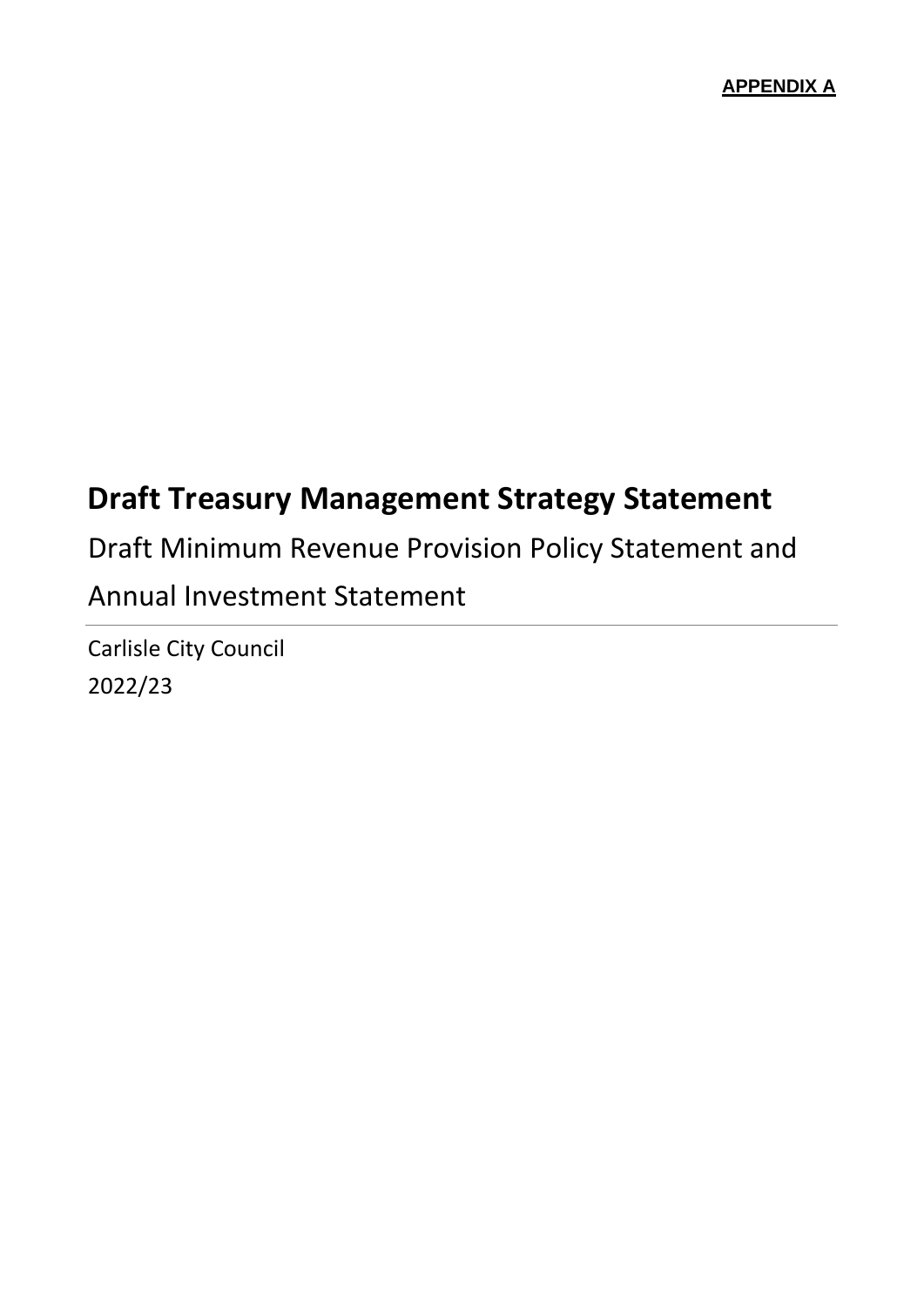## **1. INTRODUCTION**

- 1.1 It is a statutory requirement under Section 33 of the Local Government Finance Act 1992, for the Council to produce a balanced budget. In particular, Section 32 requires a local authority to calculate its budget requirement for each financial year to include the revenue costs that flow from capital financing decisions. This, therefore, means that increases in capital expenditure must be limited to a level whereby increases in charges to revenue from: -
	- increases in interest charges caused by increased borrowing to finance additional capital expenditure, and
	- any increases in running costs from new capital projects

are limited to a level which is affordable within the projected income of the Council for the foreseeable future.

- 1.2 The Council is required to operate a balanced budget, which broadly means that cash raised during the year will meet cash expenditure. Part of the treasury management operation is to ensure that this cash flow is adequately planned, with cash being available when it is needed. Surplus monies are invested in low risk counterparties or instruments commensurate with the Council's low risk appetite, providing adequate liquidity initially before considering investment return.
- 1.3 The second main function of the treasury management service is the funding of the Council's capital plans. These capital plans provide a guide to the borrowing need of the Council, essentially the longer-term cash flow planning, to ensure that the Council can meet its capital spending obligations. This management of longer-term cash may involve arranging long or short-term loans or using longer-term cash flow surpluses. On occasion, when it is prudent and economic, any debt previously drawn may be restructured to meet Council risk or cost objectives.
- 1.4 The contribution the treasury management function makes to the authority is critical, as the balance of debt and investment operations ensure liquidity or the ability to meet spending commitments as they fall due, either on day-to-day revenue or for larger capital projects. The treasury operations will see a balance of the interest costs of debt and the investment income arising from cash deposits affecting the available budget. Since cash balances generally result from reserves and balances, it is paramount to ensure adequate security of the sums invested, as a loss of principal will in effect result in a loss to the General Fund Balance.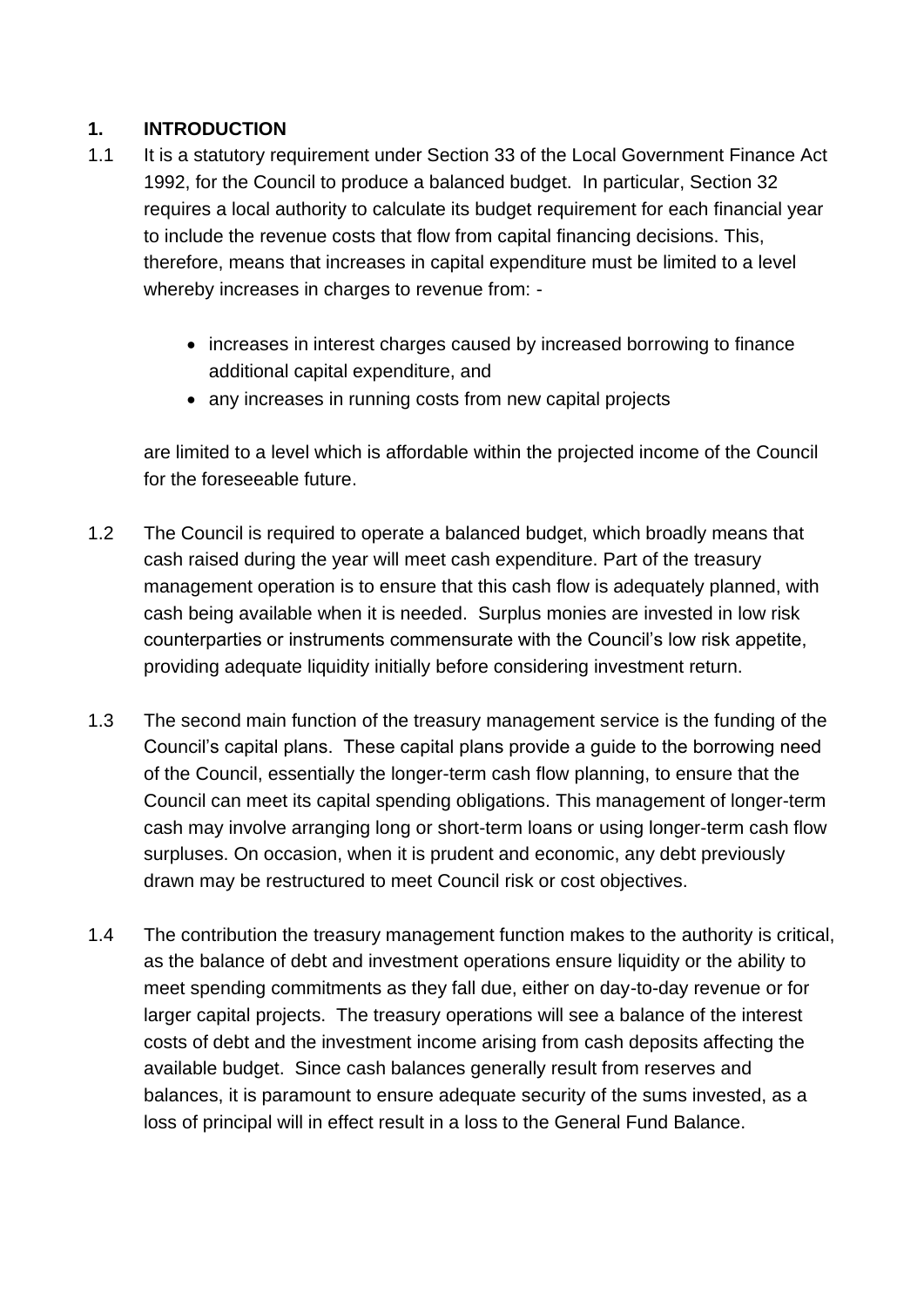- 1.5 Whilst any commercial initiatives or loans to third parties will impact on the treasury function, these activities are generally classed as non-treasury activities, (arising usually from capital expenditure), and are separate from the day-to-day treasury management activities.
- 1.6 CIPFA defines treasury management as: *"The management of the local authority's borrowing, investments and cash flows, its banking, money market and capital market transactions; the effective control of the risks associated with those activities; and the pursuit of optimum performance consistent with those risks."*
- 1.7 Revised reporting has been required from 2019/20 due to revisions of the DLUHC Investment Guidance, the DLUHC Minimum Revenue Provision (MRP) Guidance, the CIPFA Prudential Code and the CIPFA Treasury Management Code. The primary reporting changes included the introduction of a capital investment strategy, to provide a longer-term focus to the capital plans, and greater reporting requirements surrounding any commercial activity undertaken under the Localism Act 2011. The capital investment strategy has been reported separately.
- 1.8 CIPFA have consulted on proposed changes to the Prudential Code and Treasury Management Codes throughout 2021 and intends to publish the final versions of the revisions by the end of 2021. Implementation of the revised Codes will be for the 2023/24 Treasury Management Strategy Statements.
- 1.9 The suggested strategy for 2022/23 in respect of the following aspects of the treasury management function is based upon officers' views on interest rates, supplemented with leading market forecasts provided by the Council's treasury consultants. The strategy covers the following issues:
	- Treasury limits in force that will limit the treasury risk and activities of the Council;
	- Prudential and Treasury Indicators;
	- Current treasury position;
	- Borrowing requirement;
	- Prospects for interest rates;
	- Borrowing strategy considerations;
	- Debt rescheduling opportunities.
	- Investment Strategy
	- Minimum Revenue Provision Strategy
	- Capital Investment Strategy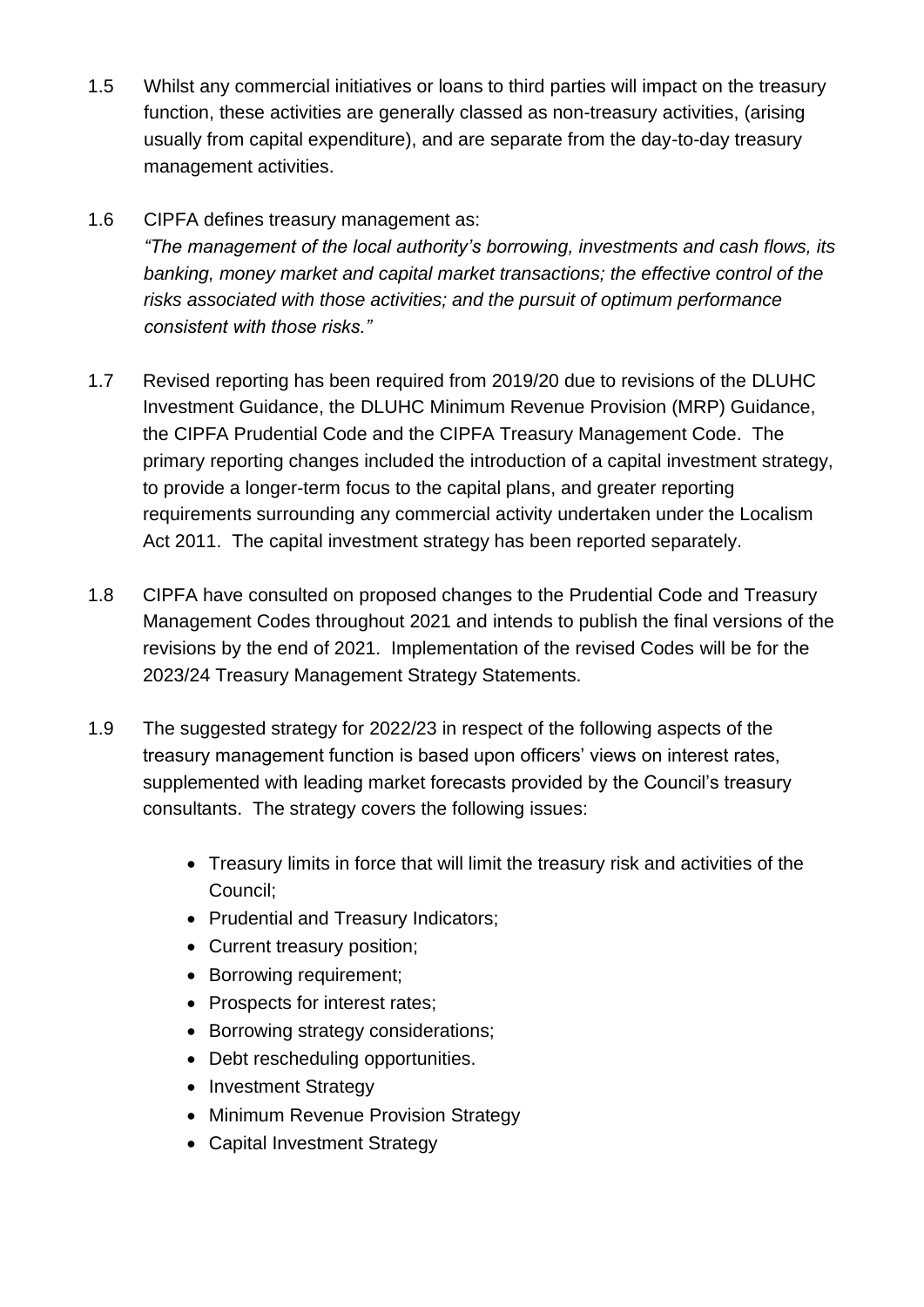## **2. CAPITAL INVESTMENT STRATEGY**

- 2.1 The CIPFA revised 2017 Prudential and Treasury Management Codes requires all local authorities to prepare a Capital Investment Strategy report, which will provide the following:
	- a high-level long-term overview of how capital expenditure, capital financing and treasury management activity contribute to the provision of services
	- an overview of how the associated risk is managed
	- the implications for future financial sustainability
- 2.2 The aim of the Capital Investment Strategy is to ensure that all elected members fully understand the overall long-term policy objectives and resulting capital strategy requirements, governance procedures and risk appetite.
- 2.3 The Capital Investment Strategy is reported separately from the Treasury Management Strategy Statement alongside the Medium-Term Financial Plan with non-treasury investments being reported through this document. This ensures the separation of the core treasury function under security, liquidity and yield principles, and the policy and commercialism investments usually driven by expenditure on an asset. The Capital Investment Strategy will show:
	- The corporate governance arrangements for these types of activities;
	- Any service objectives relating to the investments;
	- The expected income, costs and resulting contribution:
	- The debt related to the activity and the associated interest costs;
	- The payback period (MRP policy);
	- For non-loan type investments, the cost against the current market value;
	- The risks associated with each activity.
- 2.4 Where a physical asset is being bought, details of market research, advisers used, (and their monitoring), ongoing costs and investment requirements and any credit information will be disclosed, including the ability to sell the asset and realise the investment cash.
- 2.5 Where the Council has borrowed to fund any non-treasury investment, there should also be an explanation of why borrowing was required and why the DLUHC Investment Guidance and CIPFA Prudential Code have not been adhered to.
- 2.6 If any non-treasury investment sustains a loss during the final accounts and audit process, the strategy and revenue implications will be reported through the same procedure as the Capital Investment Strategy.

## **3. TREASURY LIMITS 2022/23 TO 2024/25**

3.1 It is a statutory duty, under S.3 of the Local Government Act 2003 and supporting regulations, for the Council to determine and keep under review how much it can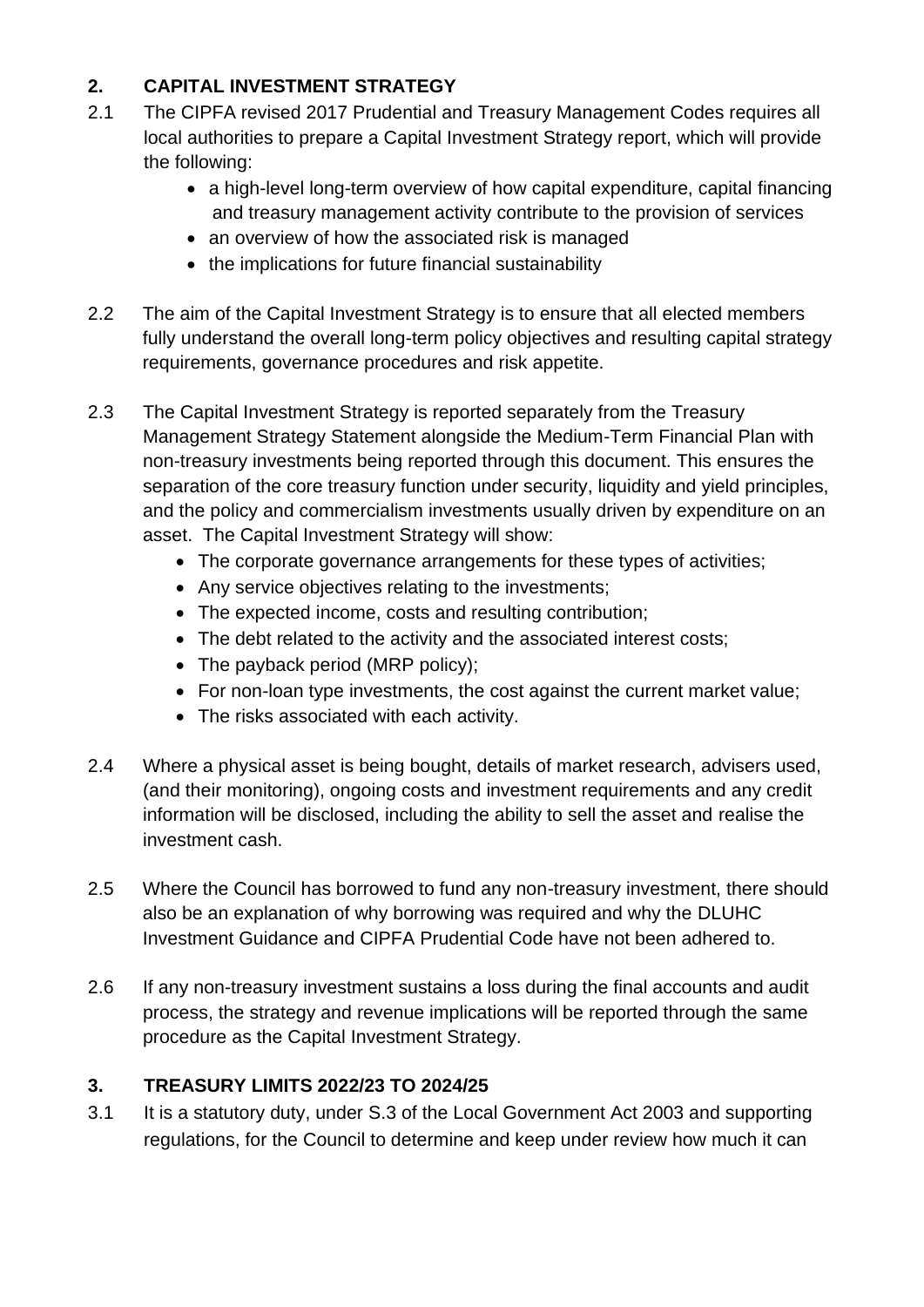afford to borrow. The amount determined is termed the 'Affordable Borrowing Limit'.

3.2 The Council must have regard to the Prudential Code when setting its Affordable Borrowing Limit. This essentially requires it to ensure that total capital investment remains within sustainable limits and in particular, that the impact upon its future council tax levels is 'acceptable'. It is important to understand, however, that the Indicators themselves, which are set out in paragraph 6, do not have an inherently right or wrong answer. They are not intended as comparator information between different authorities but are designed to support and record local decision making.

## **4. USE OF TREASURY CONSULTANTS**

- 4.1 The authority has, like most other authorities, employed treasury advisers for specialist advice and assistance for many years. In the case of this authority, this role has long been fulfilled by Link Asset Services.
- 4.2 Link Asset Services provide specialist advice on both borrowing and investment matters. They also supply other relevant information and hold regular client seminars which help provide up to date training in what is an important and continually changing field. That said, it is important to recognise that responsibility for all treasury matters lies solely with the City Council and this responsibility is not delegated to Link Asset Services or any other third party. The Council has regard to the advice and information supplied by Link Asset Services along with advice and information from a variety of other sources. Such advice is valued and the authority is in frequent contact with Link Asset Services but this does not lessen the ultimate responsibility of the City Council in dealing with treasury matters and taking relevant decisions.

## **5. CURRENT PORTFOLIO POSITION**

The Council's treasury portfolio position at 26 November 2021 comprised:

| <b>Table 1</b>              |             | <b>Principal</b> |      | <b>Ave Rate</b> |
|-----------------------------|-------------|------------------|------|-----------------|
|                             |             | Em               | £m   | $\frac{0}{2}$   |
| <b>Fixed Rate Funding</b>   | <b>PWLB</b> | 13.0             |      |                 |
|                             | Market      | 0.0              | 13.0 | 1.63            |
| Variable Rate Funding       | <b>PWLB</b> |                  |      |                 |
|                             | Market      |                  | 0    | 0.00            |
| Other Long Term Liabilities |             |                  | 0    | 0.00            |
| <b>Gross Debt</b>           |             |                  | 13.0 | 1.63            |
|                             |             |                  |      |                 |
| <b>Total Investments</b>    |             |                  | 26.5 | 0.75            |
|                             |             |                  |      |                 |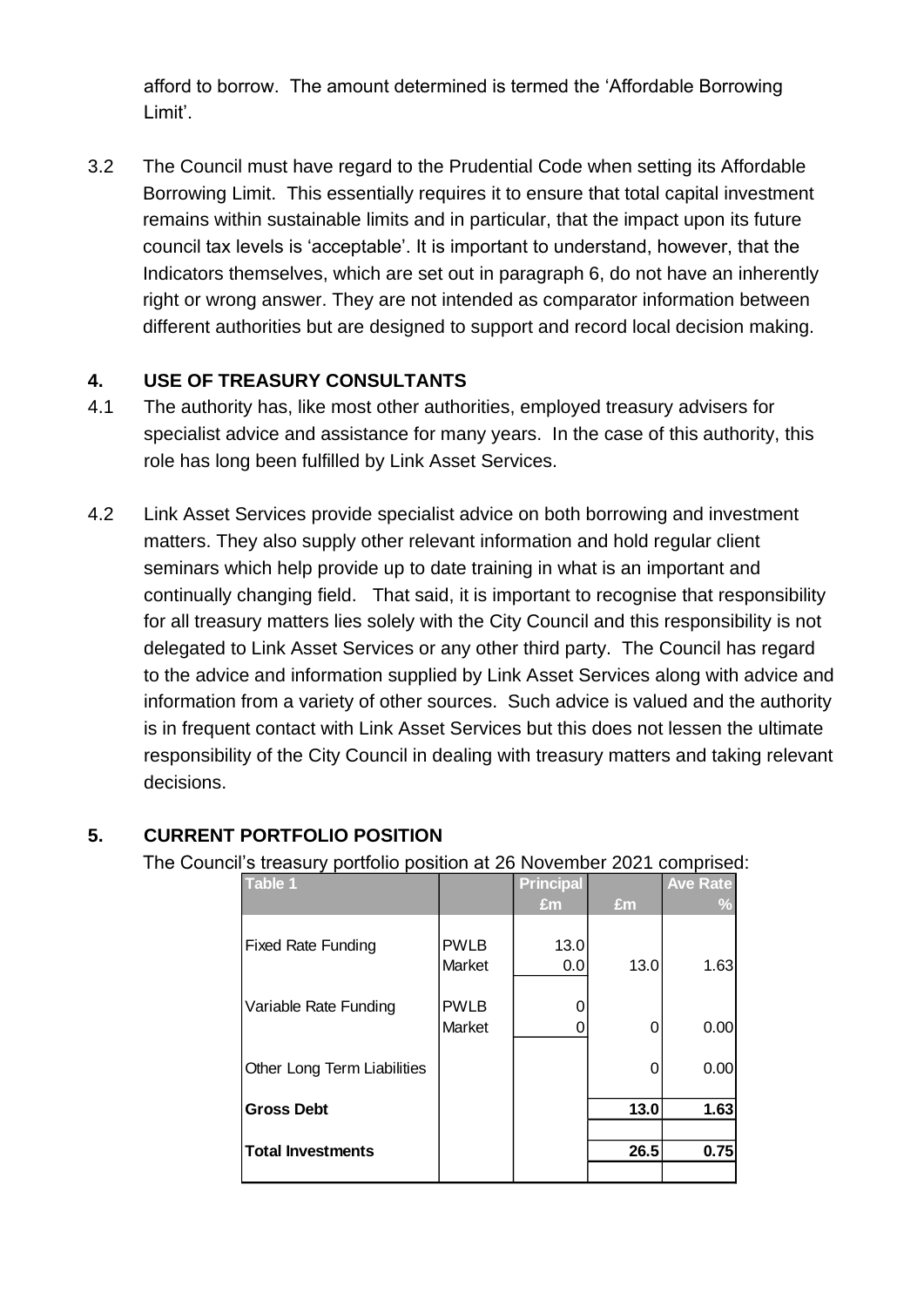## **6. PRUDENTIAL AND TREASURY INDICATORS 2022/23 – 2024/25**

6.1 The Prudential and Treasury Indicators have been based on current projections for capital spending and resources in 2022/23 to 2024/25 (which may be subject to change during the budget process). The Council has ensured that future years' capital programmes have been set in accordance with the principles contained within the City Council's Capital Strategy and Asset Management Plan.

| <b>PRUDENTIAL INDICATOR</b><br><b>AFFORDABILITY INDICATORS</b>                                             | 2020/21<br>actual | 2021/22<br>revised<br>estimate | 2022/23<br>estimate | 2023/24<br>estimate | 2024/25<br>estimate |
|------------------------------------------------------------------------------------------------------------|-------------------|--------------------------------|---------------------|---------------------|---------------------|
|                                                                                                            | £000              | £000                           | £000                | £000                | £000                |
| Capital Expenditure                                                                                        | 14,172            | 30,378                         | 18,079              | 9,527               | 3,409               |
| Ratio of financing costs to net revenue stream                                                             | 1.19%             | 4.35%                          | 7.04%               | 13.43%              | 12.51%              |
| Net borrowing requirement in year (Internal &<br>External)                                                 | 3,408             | 21,023                         | 10,334              | 974                 | (5,400)             |
| Capital Financing Requirement as at 31<br>March                                                            | 19,521            | 40,544                         | 50,878              | 51,853              | 46,453              |
| Annual change in Cap. Financing<br>Requirement                                                             | (1,026)           | 21,023                         | 10,334              | 974                 | (5,400)             |
| Incremental impact of capital investment<br>decisions<br>Increase in council tax (band D) per annum<br>(E) | 2.97              | 18.19                          | 8.85                | 0.83                | (4.54)              |

6.2 The estimates of financing costs include both current capital commitments and the capital programme. In the case of this authority, it is assumed that any support from central government towards the costs of capital expenditure programmes in the next three years will be by means of a capital grant e.g. Disabled Facilities Grant.

## 6.3 **The Council's Borrowing Need (Capital Financing Requirement)**

- 6.3.1 The Capital Financing Requirement (CFR) is simply the total historic outstanding capital expenditure which has not yet been paid for from either revenue or capital resources. It is a measure of the Council's indebtedness and so its underlying borrowing need. Any capital expenditure above, which has not immediately been paid for from capital grants, capital receipts or revenue contributions, will increase the CFR as it will be funded from borrowing.
- 6.3.2 The CFR does not increase indefinitely. The Minimum Revenue Provision (MRP) is a statutory annual charge to the revenue budget which reduces the CFR in line with each asset's life, and so charges the economic consumption of capital assets as they are used.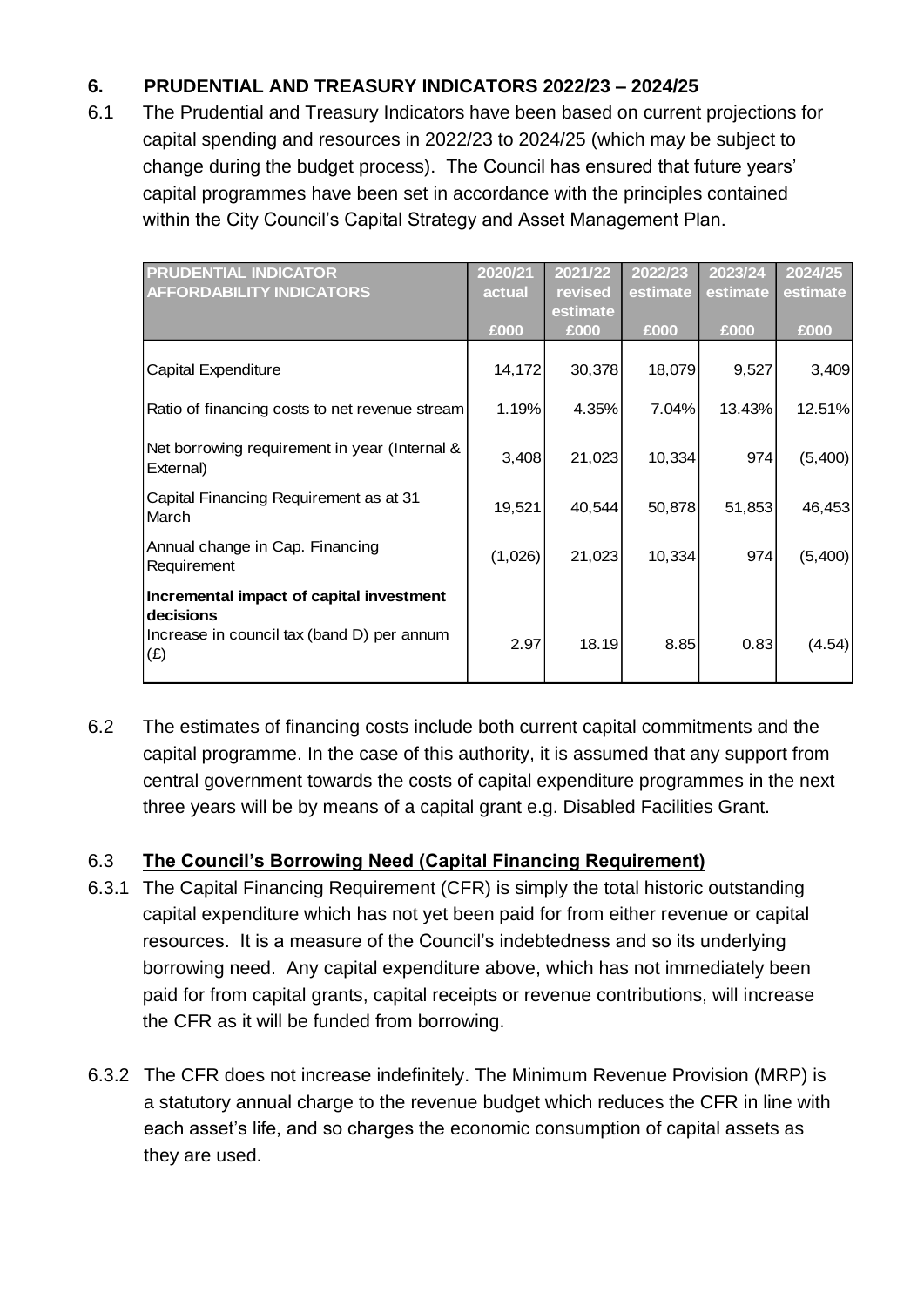| <b>PRUDENTIAL INDICATOR</b>                       | 2020/21 | 2021/22  | 2022/23  | 2023/24  | 2024/25  |
|---------------------------------------------------|---------|----------|----------|----------|----------|
| <b>TREASURY MANAGEMENT INDICATORS</b>             | actual  | revised  | estimate | estimate | estimate |
|                                                   |         | estimate |          |          |          |
|                                                   | £000    | £000     | £000     | £000     | £000     |
|                                                   |         |          |          |          |          |
| <b>Authorised Limit for External Debt:</b>        |         |          |          |          |          |
| - Borrowing                                       | 44,000  | 48,000   | 52,000   | 52,000   | 50,000   |
| - Other Long Term Liabilities                     | 100     | 100      | 100      | 100      | 100      |
| <b>TOTAL</b>                                      | 44,100  | 48,100   | 52,100   | 52,100   | 50,100   |
|                                                   |         |          |          |          |          |
| <b>Operational Boundary for external debt:</b>    |         |          |          |          |          |
| - Borrowing*                                      | 32,500  | 43,000   | 47,000   | 47,000   | 45,000   |
| - Other Long Term Liabilities                     | 100     | 100      | 100      | 100      | 100      |
| <b>TOTAL</b>                                      | 32,600  | 43,100   | 47,100   | 47,100   | 45,100   |
|                                                   |         |          |          |          |          |
| Upper Limit for fixed interest rate exposure:     |         |          |          |          |          |
| - Net principal re. Fixed rate                    | 100%    | 100%     | 100%     | 100%     | 100%     |
| borrowing/investments                             |         |          |          |          |          |
|                                                   |         |          |          |          |          |
| Upper Limit for variable rate exposure            |         |          |          |          |          |
| - Net principal re. Variable rate                 | 100%    | 100%     | 100%     | 100%     | 100%     |
| borrowing/investments                             |         |          |          |          |          |
|                                                   |         |          |          |          |          |
| Upper Limit for total principal sums invested for | 50%     | 50%      | 50%      | 50%      | 50%      |
| over 1 year                                       |         |          |          |          |          |
|                                                   |         |          |          |          |          |

#### **Notes:**

**The authorised limit for external debt.** This is a key prudential indicator and represents a control on the maximum level of borrowing. This represents a legal limit beyond which external debt is prohibited, and this limit needs to be set or revised by the full Council. It reflects the level of external debt which, while not desired, could be afforded in the short term, but is not sustainable in the longer term.

**The operational boundary.** This is the limit beyond which external debt is not normally expected to exceed. In most cases, this would be a similar figure to the CFR, but may be lower or higher depending on the levels of actual debt and the ability to fund under-borrowing by other cash resources.

| <b>PRUDENTIAL INDICATOR</b>           | 2020/21 | 2021/22  | 2022/23  | 2023/24  | 2024/25  |
|---------------------------------------|---------|----------|----------|----------|----------|
| <b>TREASURY MANAGEMENT INDICATORS</b> | actual  | revised  | estimate | estimate | estimate |
|                                       |         | estimate |          |          |          |
|                                       | £000    | £000     | £000     | £000     | £000     |
|                                       |         |          |          |          |          |
| External Debt B/Fwd                   | 13,763  | 13,288   | 41,093   | 45,645   | 43,690   |
| New External Debt (Actual & Planned)  | 0       | 29,500   | 6,507    | O        | $\Omega$ |
| <b>External Debt Repaid</b>           | (475)   | (1,695)  | (1, 955) | (1, 955) | (1, 955) |
|                                       |         |          |          |          |          |
| <b>External Debt C/fwd</b>            | 13,288  | 41,093   | 45,645   | 43,690   | 41,735   |
|                                       |         |          |          |          |          |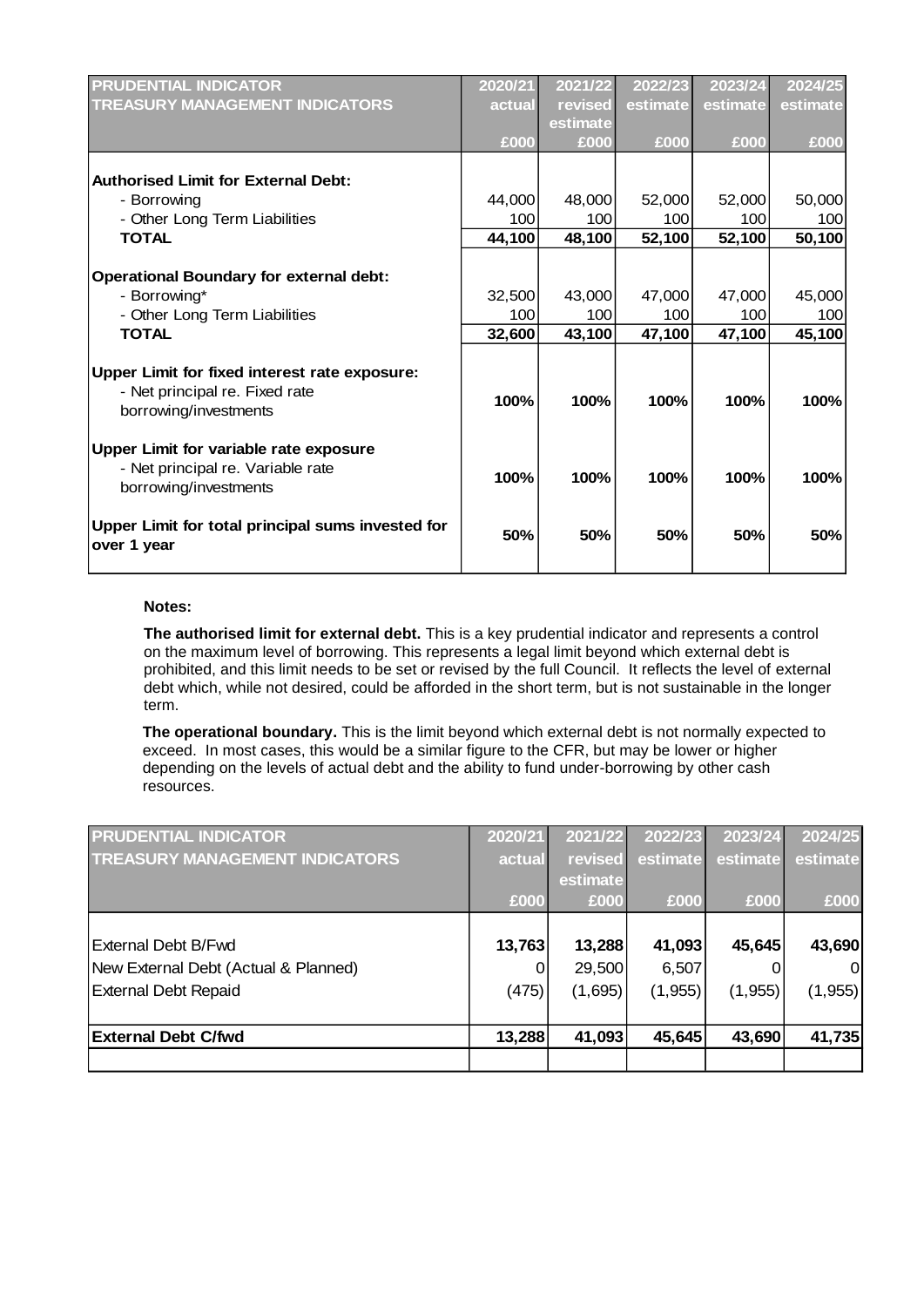

6.3.3 The graph below shows the level of external debt currently forecast against the Capital Financing Requirement. This chart makes assumptions included in the Executive's budget regarding the use of external borrowing. However, funding of capital expenditure could change, for example, if additional assets are sold generating capital receipts or expenditure requirements change. Therefore, this chart could be subject to change in the future. This shows that external debt is not forecast to rise above the authorised limit over the next five years. However, this is predicated on the assumption that capital receipts can be generated that will be used to fund some of the capital expenditure requirements identified. Should these receipts not be achieved, then then the use of borrowing will need to be reexamined. The Medium-Term Financial Plan assumes that external borrowing will be undertaken to support expenditure on major capital schemes. These areas will be closely monitored prior to any further external borrowing being undertaken.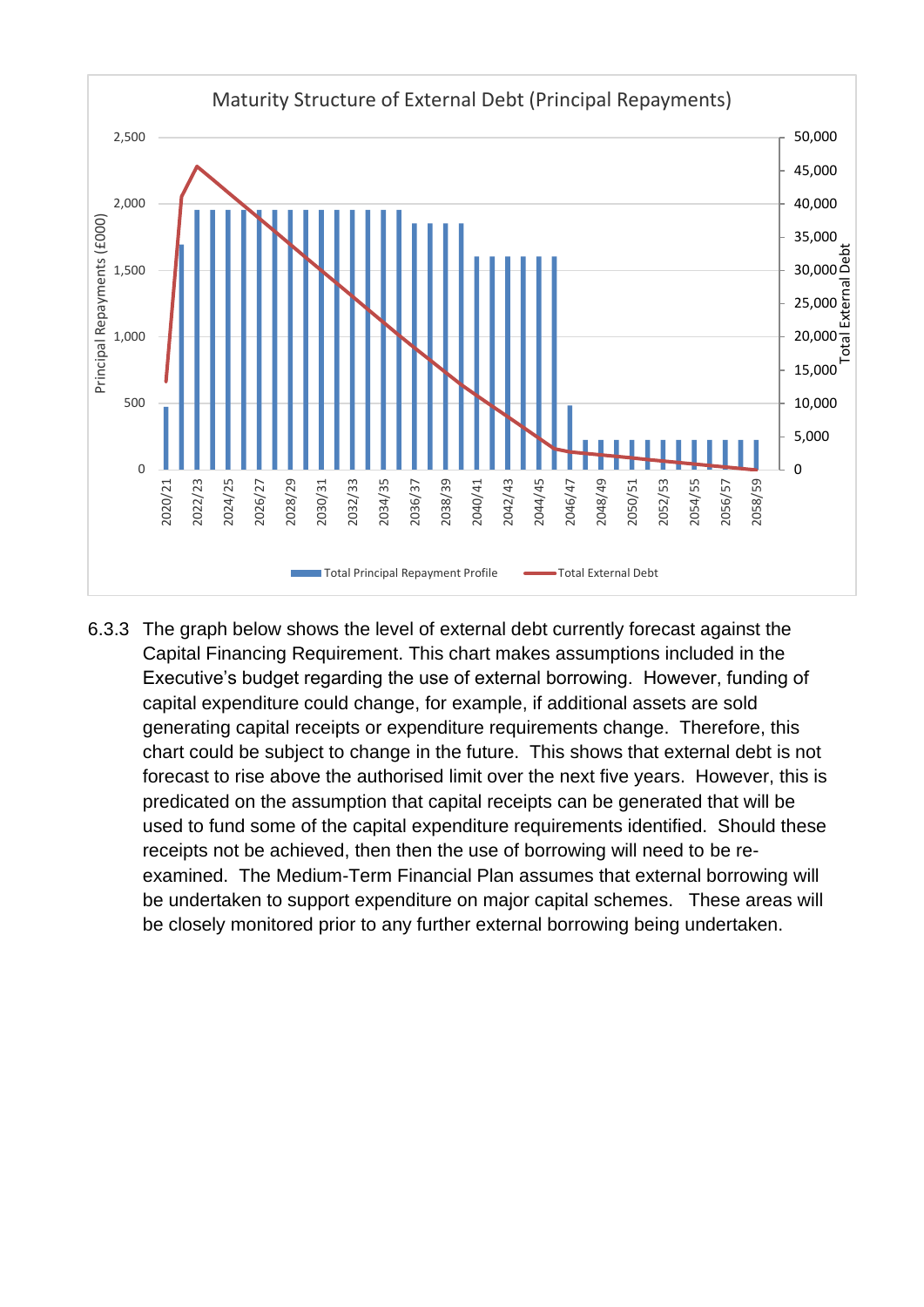

| Maturity structure of any fixed rate borrowing during 2022/23 | Upper<br><b>limit</b> | Lower<br><b>limit</b> |
|---------------------------------------------------------------|-----------------------|-----------------------|
|                                                               |                       |                       |
| Under 12 months                                               | 100%                  | 0%                    |
| 12 months and within 24 months                                | 100%                  | 0%                    |
| 24 months and within 5 years                                  | 100%                  | 0%                    |
| 5 years and within 10 years                                   | 100%                  | 0%                    |
| 10 years and above                                            | 100%                  | 0%                    |
|                                                               |                       |                       |

- 6.3.4 In respect of its external debt, it is recommended that the Council approves the authorised limits as outlined above for its total external debt, gross of investments, for the next three financial years. The limit separately identifies borrowing from other long-term liabilities such as finance leases. The Council will be asked to approve these limits and to delegate authority to the Corporate Director of Finance and Resources, within the total limit for any individual year, to effect movement between the separately agreed limits for borrowing and other long-term liabilities in accordance with option appraisal and best value for money. Any such change would be reported to the next available Council meeting.
- 6.3.5 The authorised limit is consistent with the authority's current commitments, plans and proposals for capital expenditure and it's financing. **However, the overall authorised limit is not to be exceeded without prior Council approval.**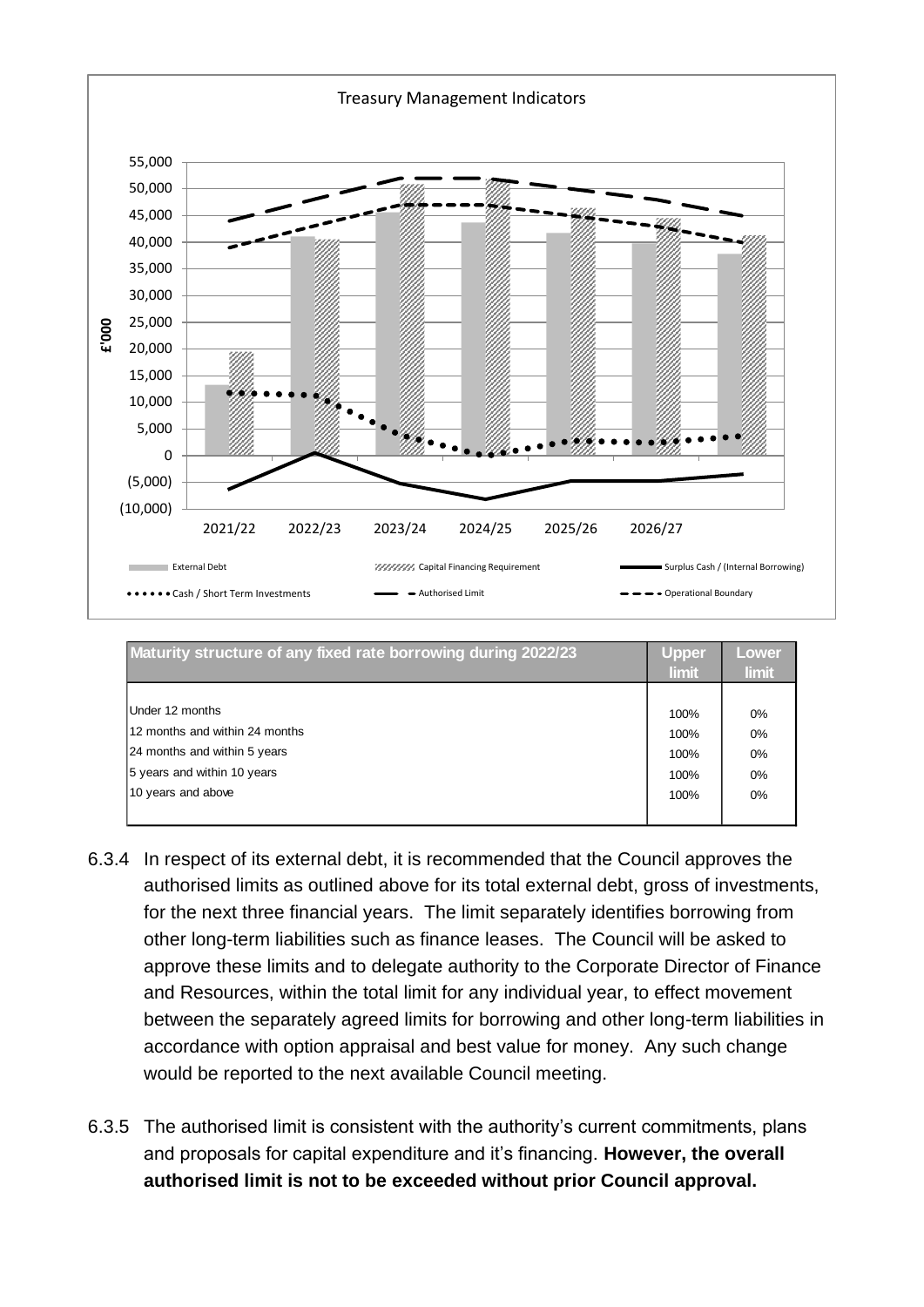6.3.6 In setting the Authorised Limit consideration should be made to the chart below which demonstrates the level of indebtedness against the Council's overall asset base (i.e. its gearing).



- 6.3.7 The operational boundary is based upon the same estimates as the authorised limit but without the headroom included within the authorised limit to allow for unusual cash movements. As with the authorised limit, the Council is asked to delegate authority to the Corporate Director of Finance and Resources to effect movement between the separately agreed limits for borrowing and other long-term liabilities. The operational boundary can be exceeded in exceptional circumstances without prior Council approval providing that it remains within the authorised limit.
- 6.3.8 The City Council's current limits for maximum levels of fixed and variable rate funding are both 100% and this is as recommended by the treasury advisers.

## **7 PROSPECTS FOR INTEREST RATES**

7.2.1 The Council has appointed Link Asset Services as its treasury adviser and part of their service is to assist the Council to formulate a view on interest rates. The following table gives the Link Asset Services view although it should be noted that there are some differing views among the various economic forecasters regarding the future pattern of these rates: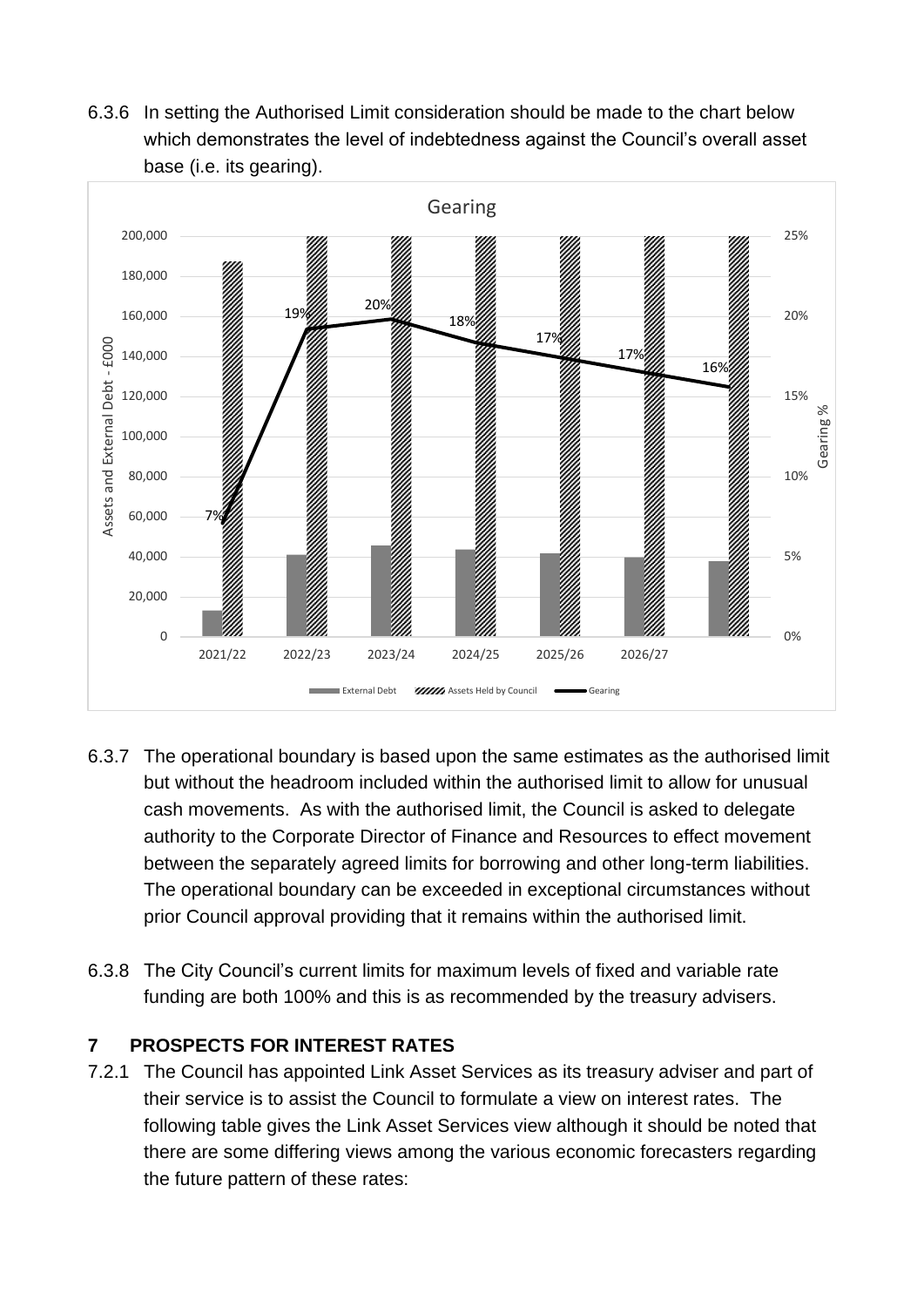|              | Dec-21 Mar-22 Jun-22 Sep-22 Dec-22 Mar-23 Jun-23 Sep-23 Dec-23 Mar-24 |  |                                                                                                                                                                                              |  |  |  |
|--------------|-----------------------------------------------------------------------|--|----------------------------------------------------------------------------------------------------------------------------------------------------------------------------------------------|--|--|--|
| IBank Rate I |                                                                       |  | $\vert 0.25\% \vert$ $\vert 0.25\% \vert$ $\vert 0.50\% \vert$ $\vert 0.50\% \vert$ $\vert 0.75\% \vert$ $\vert 0.75\% \vert$ $\vert 0.75\% \vert$ $\vert 0.75\% \vert$ $\vert 1.00\% \vert$ |  |  |  |

7.2.2 The coronavirus outbreak has done huge economic damage to the UK and to economies around the world. After the Bank of England took emergency action in March 2020 to cut Bank Rate to 0.10%, it left Bank Rate unchanged at its subsequent meetings. As shown in the forecast table above, one increase in Bank Rate from 0.10% to 0.25% has now been included in December 2021, a second increase to 0.50% in quarter 2 of 2022/23 and a third one to 0.75% in quarter 4 of 2022/23.

#### 7.2.3 **Significant risks to the forecasts**

- COVID vaccines do not work to combat new mutations and/or new vaccines take longer than anticipated to be developed for successful implementation.
- The pandemic causes major long-term scarring of the economy.
- The Government implements an austerity programme that supresses GDP growth.
- The MPC tightens monetary policy too early by raising Bank Rate or unwinding QE.
- The MPC tightens monetary policy too late to ward off building inflationary pressures.
- Major stock markets e.g., in the US, become increasingly judged as being over-valued and susceptible to major price corrections. Central banks become increasingly exposed to the "moral hazard" risks of having to buy shares and corporate bonds to reduce the impact of major financial market selloffs on the general economy.
- Geo-political risks are widespread e.g., German general election in September 2021 produces an unstable coalition or minority government and a void in high-profile leadership in the EU when Angela Merkel steps down as Chancellor of Germany; on-going global power influence struggles between Russia/China/US.

## 7.3 **Forecasts for Bank Rate**

7.3.1 Link are not expecting Bank Rate to go up fast after the initial rate rise; their view is that the supply potential of the economy has not taken a major hit during the pandemic: it should, therefore, be able to cope well with meeting demand after supply shortages subside over the next year, without causing inflation to remain elevated in the medium-term, or to inhibit inflation from falling back towards the MPC's 2% target after the spike up to 5%. Link are therefore forecasting five increases in Bank Rate over the forecast period to March 2025, ending at 1.25%.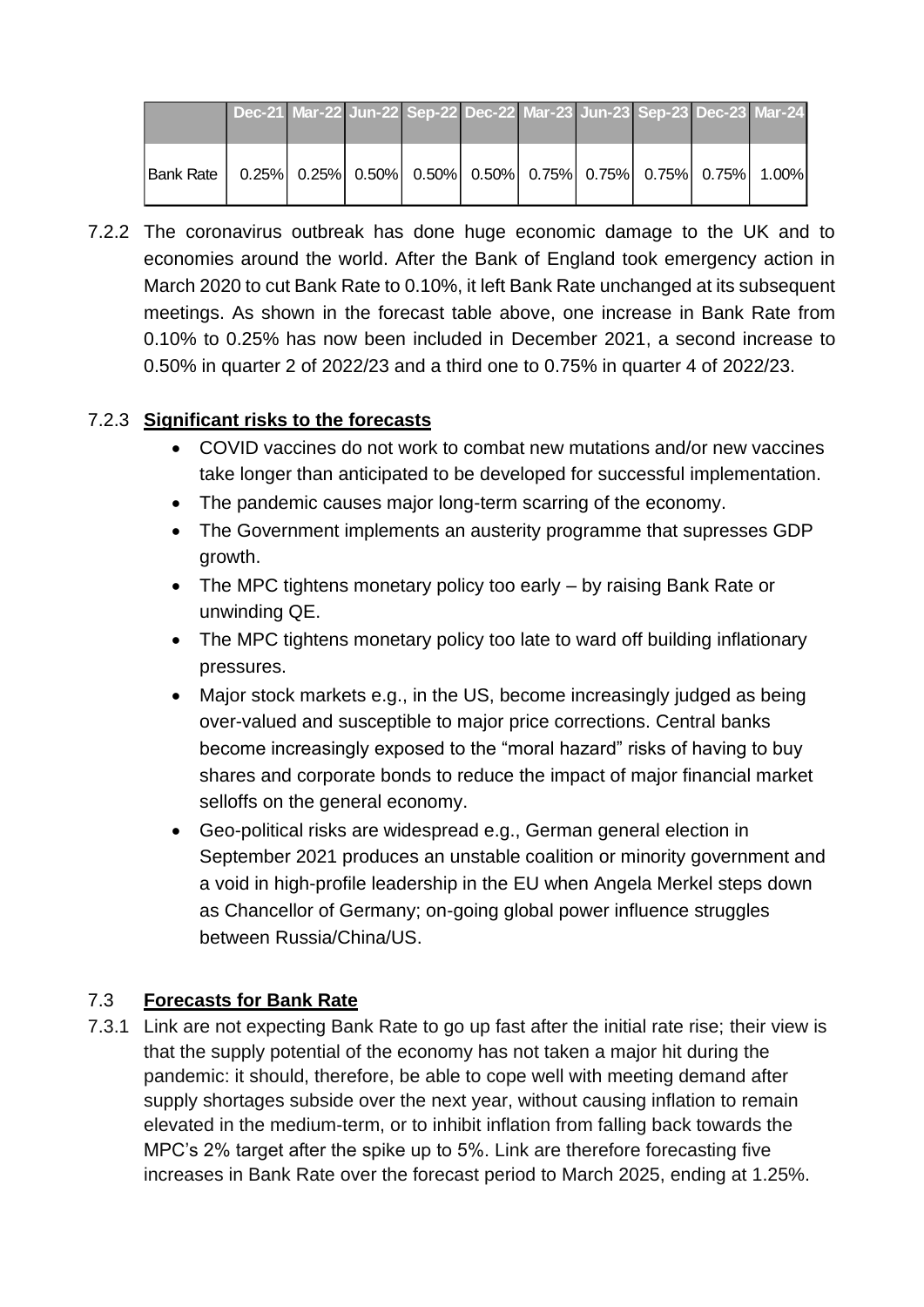However, we are far from confident that these forecasts will not need changing within a relatively short timeframe for the following reasons:-

- There are increasing grounds for viewing the economic recovery as running out of steam during the summer and now into the autumn. This could lead into stagflation which would create a major dilemma for the MPC in how to strike a balance between combating inflation and supporting economic growth.
- Will some current key supply shortages spill over into causing economic activity in some sectors to take a significant hit over the next year?
- Rising gas and electricity prices could also pose a potential threat to the supply chain through some energy intensive sections of industry having to close that are no longer economic to run while prices remain so high.
- Rising gas and electricity prices in October and next April and increases in other prices caused by supply shortages, plus increases in taxation next April, are already going to deflate consumer spending power without the MPC having to take any action on Bank Rate to cool inflation and excess demand in the economy compared to supply. Then we have the Government's upcoming budget in October, which could also end up in reducing consumer spending power.
- On the other hand, consumers are sitting on around £200bn of excess savings left over from the pandemic so when will they spend this sum, in part or in total?
- It is estimated that there were around 1 million people who came off furlough on 30<sup>th</sup> September; how many of those would not have had jobs on 1<sup>st</sup> October and would, therefore, have been available for filling labour shortages in many sectors of the economy? So, supply shortages which have been driving up both wages and costs, could reduce significantly within the next six months or so and alleviate the MPC's current concerns. However, some key labour shortages will be more difficult to fill due to the need for time to train and qualify.
- There is a risk that there could be further nasty surprises on the Covid front, on top of the flu season this winter, which could depress economic activity.
- 7.3.2 In summary, with the high level of uncertainty prevailing on several different fronts, it is likely that these forecasts will need to be revised again soon - in line with what the new news is.
- 7.3.3 It also needs to be borne in mind that Bank Rate being cut to 0.10% was an emergency measure to deal with the Covid crisis hitting the UK in March 2020. At any time, the MPC could simply decide to take away that final emergency cut from 0.25% to 0.10% on the grounds of it no longer being warranted and as a step forward in the return to normalisation. The MPC may also be concerned to protect its inflation fighting credentials and may view that such a small increase would do little to damage growth. There is therefore a significant risk that the first increase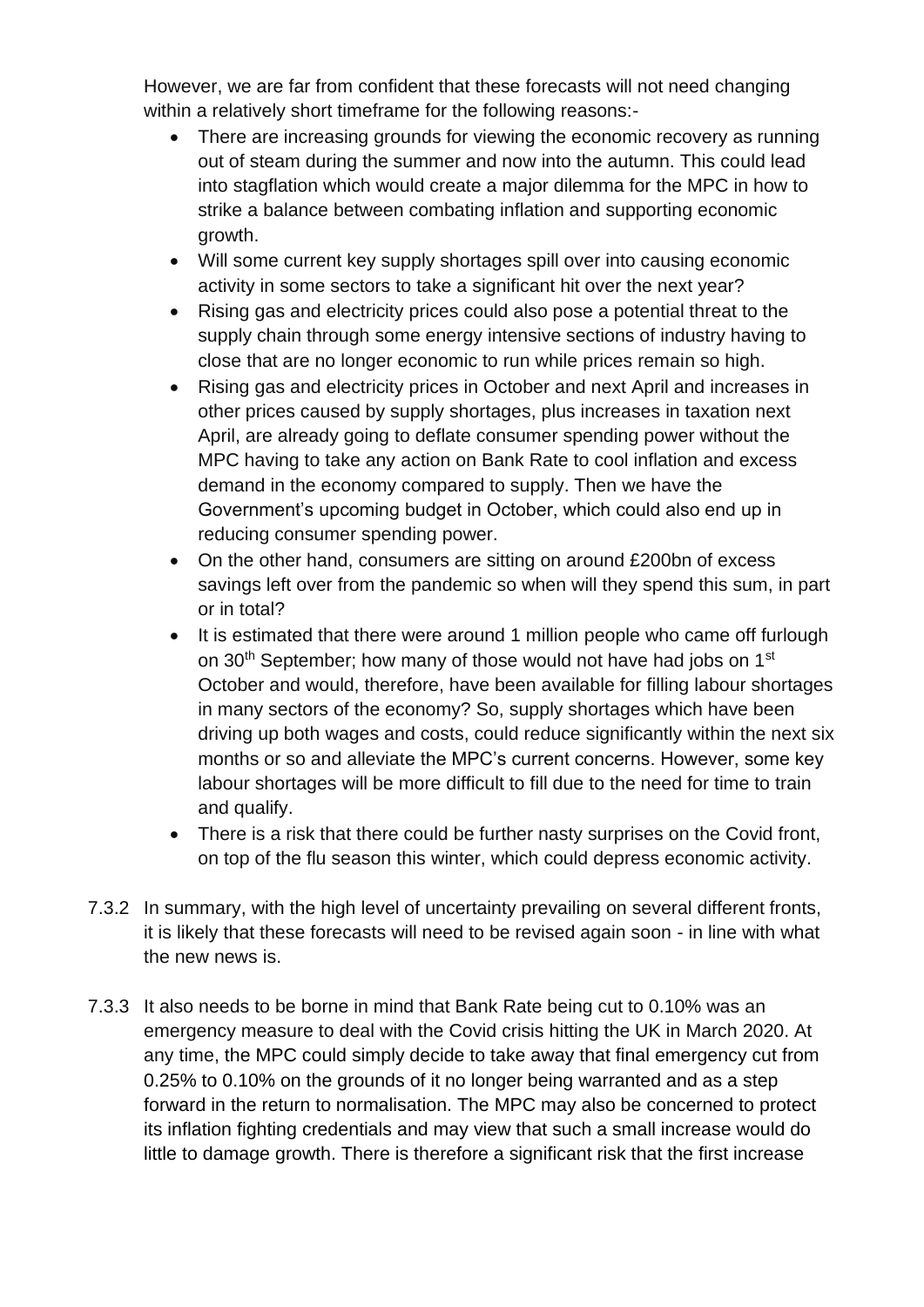could be as early as December 2021. In addition, any Bank Rate under 1% is both highly unusual and highly supportive of economic growth.

## 7.4 **Forecasts for PWLB rates and gilt and treasury yields**

- 7.4.1 As the interest forecast table for PWLB certainty rates above shows, there is likely to be a steady rise over the forecast period, with some degree of uplift due to rising treasury yields in the US.
- 7.4.2 There is likely to be **exceptional volatility and unpredictability in respect of gilt yields and PWLB rates** due to the following factors: -
	- How strongly will changes in gilt yields be correlated to changes in US treasury yields (see explanation on the next page)? Over 10 years since 2011 there has been an average 75% correlation between movements in US treasury yields and gilt yields. However, from time to time these two yields can diverge. Lack of spare economic capacity and rising inflationary pressures are viewed as being much greater dangers in the US than in the UK. This could mean that central bank rates will end up rising earlier and higher in the US than in the UK if inflationary pressures were to escalate; the consequent increases in treasury yields could well spill over to cause (lesser) increases in gilt yields. There is, therefore, an upside risk to forecasts for gilt yields due to this correlation. The Link Group forecasts have included a risk of a 75% correlation between the two yields.
	- Will the Federal Reserve take action to counter increasing treasury yields if they rise beyond a yet unspecified level?
	- Would the MPC act to counter increasing gilt yields if they rise beyond a yet unspecified level?
	- How strong will inflationary pressures actually turn out to be in both the US and the UK and so put upward pressure on treasury and gilt yields?
	- How will central banks implement their new average or sustainable level inflation monetary policies?
	- How well will central banks manage the withdrawal of QE purchases of their national bonds i.e., without causing a panic reaction in financial markets as happened in the "taper tantrums" in the US in 2013?
	- Will exceptional volatility be focused on the short or long-end of the yield curve, or both?
- 7.4.3 The forecasts are also predicated on an assumption that there is no break-up of the Eurozone or EU within our forecasting period, despite the major challenges that are looming up, and that there are no major ructions in international relations, especially between the US and China / North Korea and Iran, which have a major impact on international trade and world GDP growth.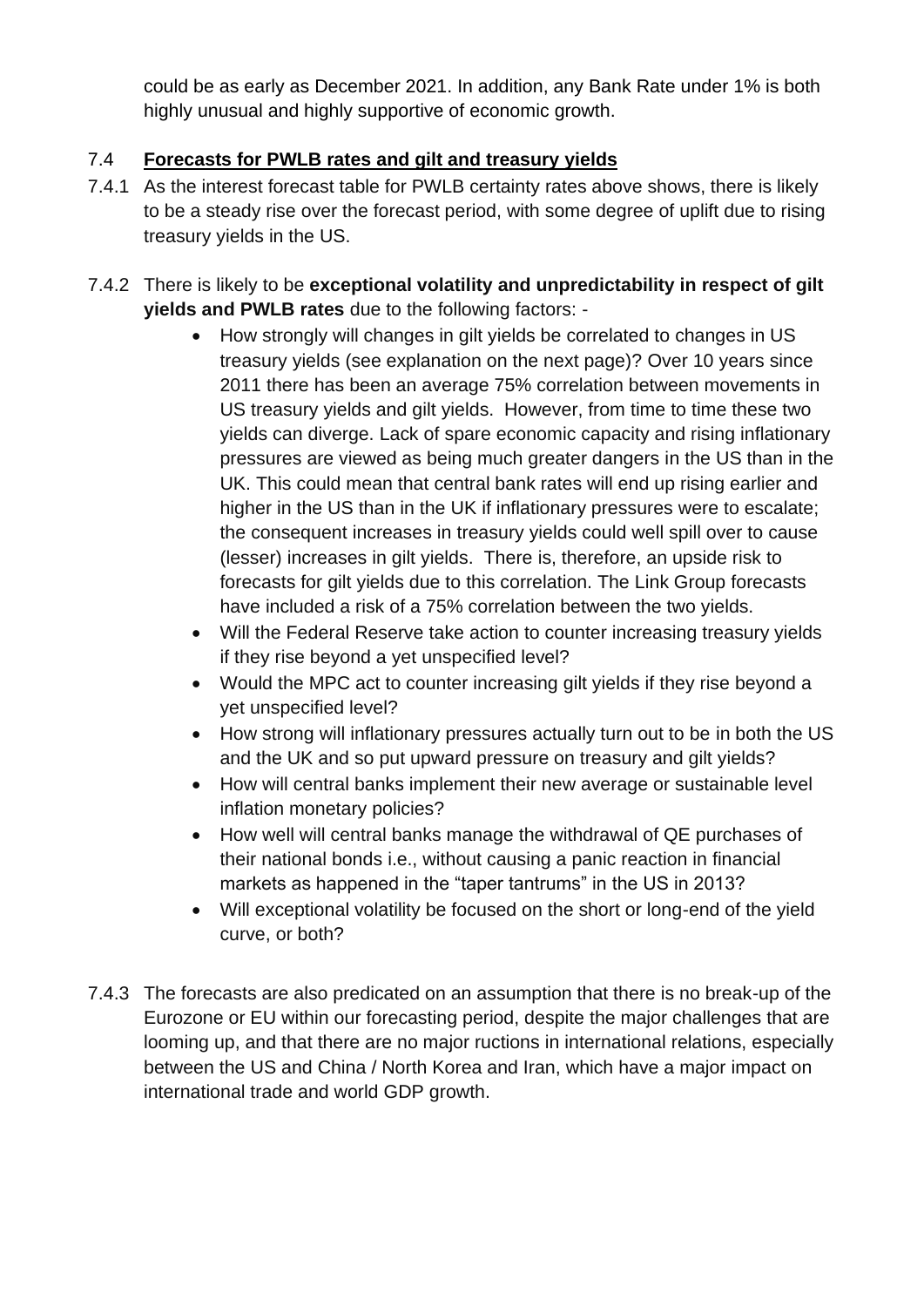## 7.5 **Gilt and treasury yields**

- 7.5.1 Since the start of 2021, there has been a lot of volatility in gilt yields, and hence PWLB rates. During the first part of the year, US President Biden's, and the Democratic party's determination to push through a \$1.9trn (equivalent to 8.8% of GDP) fiscal boost for the US economy as a recovery package from the Covid pandemic was what unsettled financial markets. However, this was in addition to the \$900bn support package already passed in December 2020 under President Trump. This was then followed by additional Democratic ambition to spend up to \$3.5trn on infrastructure and an 'American families' plan over the next decade. Financial markets were alarmed that all this stimulus, which is much bigger than in other western economies, was happening at a time in the US when: -
	- 1. A fast vaccination programme has enabled a rapid opening up of the economy.
	- 2. The economy had already been growing strongly during 2021.
	- 3. It started from a position of little spare capacity due to less severe lockdown measures than in many other countries. A combination of shortage of labour caused largely by an enduring fall in the labour participation rate, and supply bottle necks, is likely to stoke inflationary pressures more in the US than in other major western countries.
	- 4. And the Federal Reserve was still providing monetary stimulus through monthly QE purchases.
- 7.5.2 These factors could cause an excess of demand in the economy which could then unleash stronger and more sustained inflationary pressures in the US than in other western countries: this would imply that interest rates will eventually need to go up higher in the US than elsewhere. The September Federal Reserve minutes revealed that the Federal Reserve is likely to decide at its next meeting to start tapering monthly QE purchases by the end of 2021, reducing the level of purchases each month until they cease around the middle of 2022. These purchases are currently acting as downward pressure on treasury yields and so that pressure will reduce as tapering progresses. As an average since 2011, there has been a 75% correlation between movements in 10-year treasury yields and 10-year gilt yields. This is a significant upward exposure to the forecasts for longer term PWLB rates. However, gilt yields and treasury yields do not always move in unison.
- 7.5.3 The balance of risks to medium to long term PWLB rates:
	- There is a balance of upside risks to forecasts for medium to long term PWLB rates.

## 7.6.1 **Investment and borrowing rates**

7.6.1 Investment returns are expected to improve in 2022/23. However, while markets are pricing in a series of Bank Rate hikes, actual economic circumstances may see the MPC fall short of these elevated expectations. Borrowing interest rates fell to historically very low rates as a result of the COVID crisis and the quantitative easing operations of the Bank of England and still remain at historically low levels. The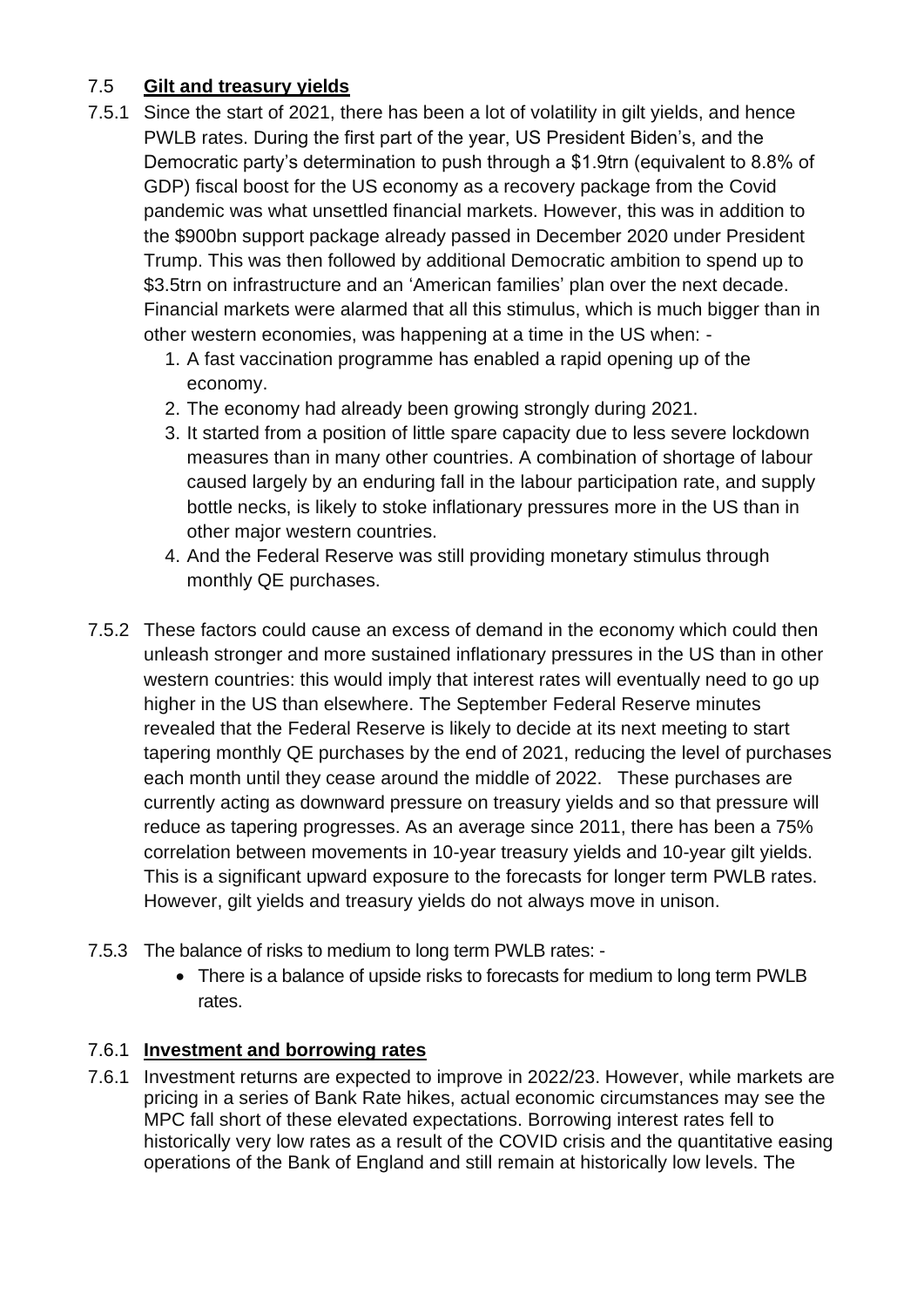policy of avoiding new borrowing by running down spare cash balances has served local authorities well over the last few years.

- 7.6.2 On 25 November 2020, the Chancellor announced the conclusion to the review of margins over gilt yields for PWLB rates which had been increased by 100 bps in October 2019. The standard and certainty margins were reduced by 100 bps but a prohibition was introduced to deny access to borrowing from the PWLB for any local authority which had purchase of assets for yield in its three-year capital programme. The current margins over gilt yields are as follows: -*.*
	- **PWLB Standard Rate** is gilt plus 100 basis points (G+100bps)
	- **PWLB Certainty Rate** is gilt plus 80 basis points (G+80bps)
	- **PWLB HRA Standard Rate** is gilt plus 100 basis points (G+100bps)
	- **PWLB HRA Certainty Rate** is gilt plus 80bps (G+80bps)
	- **Local Infrastructure Rate** is gilt plus 60bps (G+60bps)
- 7.6.3 Link's long-term (beyond 10 years), forecast for Bank Rate is 2.00%. As some PWLB certainty rates are currently below 2.00%, there remains value in considering long-term borrowing from the PWLB where appropriate. Temporary borrowing rates are likely, however, to remain near Bank Rate and may also prove attractive as part of a balanced debt portfolio.
- 7.6.4 While this authority will not be able to avoid borrowing to finance new capital expenditure, there will be a *cost of carry*, (the difference between higher borrowing costs and lower investment returns), to any new borrowing that causes a temporary increase in cash balances.

#### **8 BORROWING STRATEGY**

8.1 The Link Asset Services forecast for the PWLB new borrowing rate (repayment at Maturity) is as follows:

|                                                                                         |          |  | Dec-21 Mar-22 Jun-22 Sep-22 Dec-22 Mar-23 Jun-23 Sep-23 Dec-23 Mar-24 Jun-24     |  |  |  |  |
|-----------------------------------------------------------------------------------------|----------|--|----------------------------------------------------------------------------------|--|--|--|--|
|                                                                                         |          |  |                                                                                  |  |  |  |  |
|                                                                                         |          |  |                                                                                  |  |  |  |  |
| 5 Yr PWLB                                                                               | $1.50\%$ |  | 1.50% 1.60% 1.60% 1.70% 1.70% 1.70% 1.70% 1.80% 1.80% 1.80% 1.90%                |  |  |  |  |
| 10Yr PWLB I                                                                             | 1.80%    |  | $1.90\%$   1.90%   2.00%   2.00%   2.10%   2.10%   2.20%   2.20%   2.20%   2.30% |  |  |  |  |
| 125Yr PWLB 1                                                                            |          |  | $2.10\%$ 2.20% 2.30% 2.40% 2.40% 2.40% 2.50% 2.50% 2.60% 2.60% 2.60% 2.60%       |  |  |  |  |
| 50Yr PWLB   1.90%  2.00%  2.10%  2.20%  2.20%  2.20%  2.30%  2.30%  2.40%  2.40%  2.40% |          |  |                                                                                  |  |  |  |  |
|                                                                                         |          |  |                                                                                  |  |  |  |  |

8.2 The Council is, as stated above, expecting to have to borrow externally between 2021 and 2023 to finance capital expenditure on assets. Approval was given as part of the Capital Investment Strategy approved in September 2016, for the Section 151 Officer to undertake external borrowing at a time it was felt to be most appropriate to be used for the repayment or refinancing of the £15million stock issue and/or to fund the capital programme where a borrowing requirement has been identified, taking into account forecasts for potential rises in interest rates and utilising any favourable borrowing rates. It is anticipated that although a combination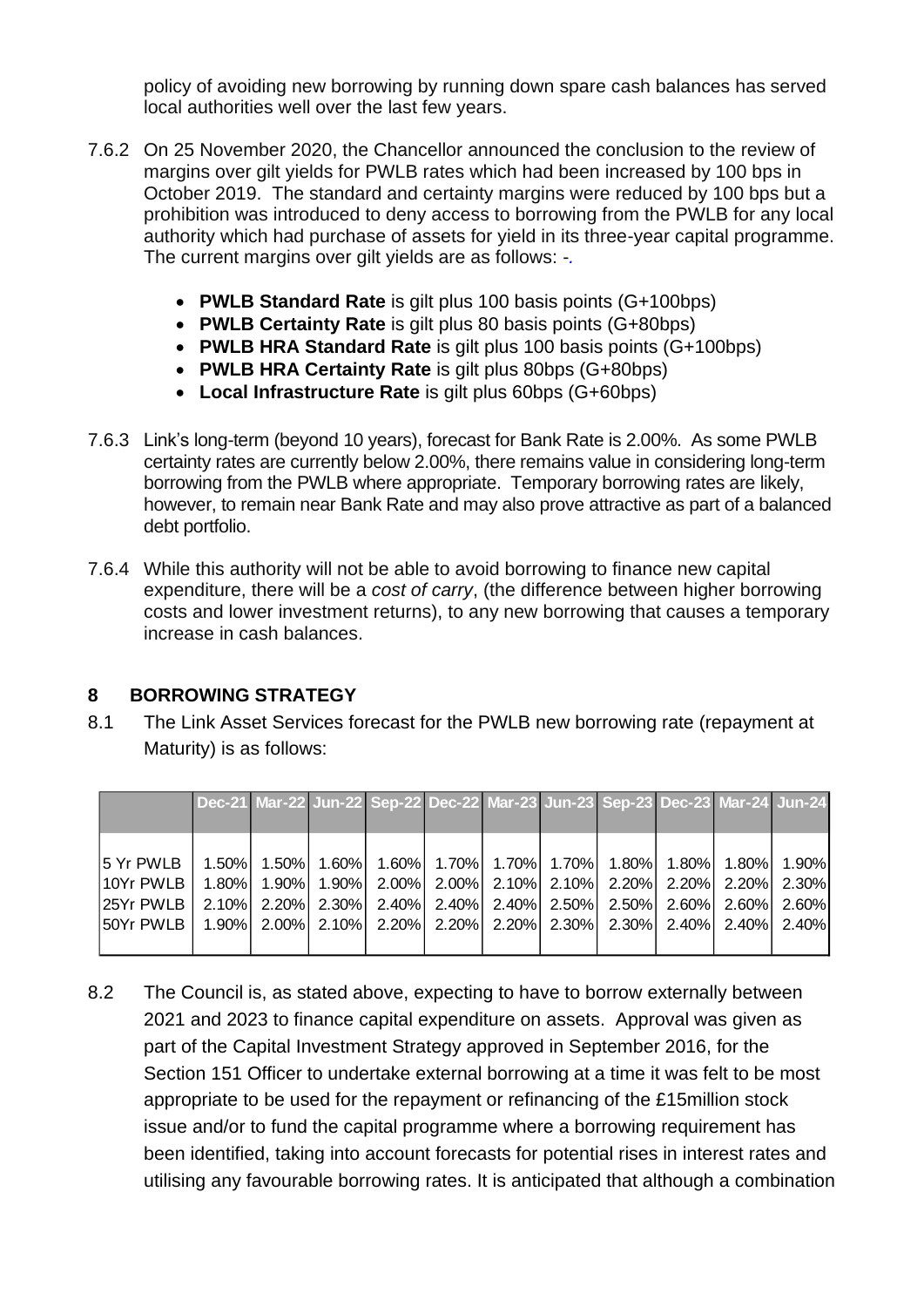of capital grants and internal resources will be used to meet most capital commitments in the new financial year there will be a requirement to borrow externally. Nevertheless, the use of external borrowing is planned for in future years. The Corporate Director of Finance and Resources will therefore continue to monitor the interest rate market as regards borrowing opportunities as well as in respect of investment policy.

- 8.3 Against this background and the risks with the economic forecast, caution will be adopted with the 2022/23 treasury operations. The Corporate Director of Finance and Resources will monitor interest rates in financial markets and adopt a pragmatic approach to changing circumstances:
	- If it was felt that there was a significant risk of a sharp FALL in long term and short-term borrowing rates (e.g. due to a marked increase in the risks around relapse into recession or of risks of deflation), then long term borrowings will be postponed, and potential rescheduling from fixed rate funding into shorter term borrowings will be considered.
	- If it was felt that there was a significant risk of a much sharper RISE in long and short-term rates than that currently forecast, perhaps arising from an acceleration in the rate of increase in central rates in the USA and UK, an increase in world economic activity, or a sudden increase in inflation risks, then the portfolio position will be re-appraised. Most likely, fixed rate funding will be drawn whilst interest rates are lower than they are projected to be in the next few years.

## 8.4 **Policy on borrowing in advance of need**

8.4.1 The Council will not borrow more than or in advance of its needs purely in order to profit from the investment of the extra sums borrowed. Any decision to borrow in advance will be within forward approved Capital Financing Requirement estimates, and will be considered carefully to ensure that value for money can be demonstrated and that the Council can ensure the security of such funds. As part of the Capital Investment Strategy approved by Council in September 2016, approval in principle was given to the Council's S.151 Officer to borrowing in advance of need for the re-financing of the stock issue loan and/or to fund the capital programme where a borrowing requirement has been identified, if interest rates were favourable and would be cost effective over the term of any new loan.

## 8.5 **External v. Internal Borrowing**

- 8.5.1 This Council currently has differences between gross debt and net debt (after deducting cash balances). This is shown in the graphs at 6.3.
- 8.5.2 The general aim of this Treasury Management Strategy is to reduce the difference between the two debt levels over the next three years in order to reduce the credit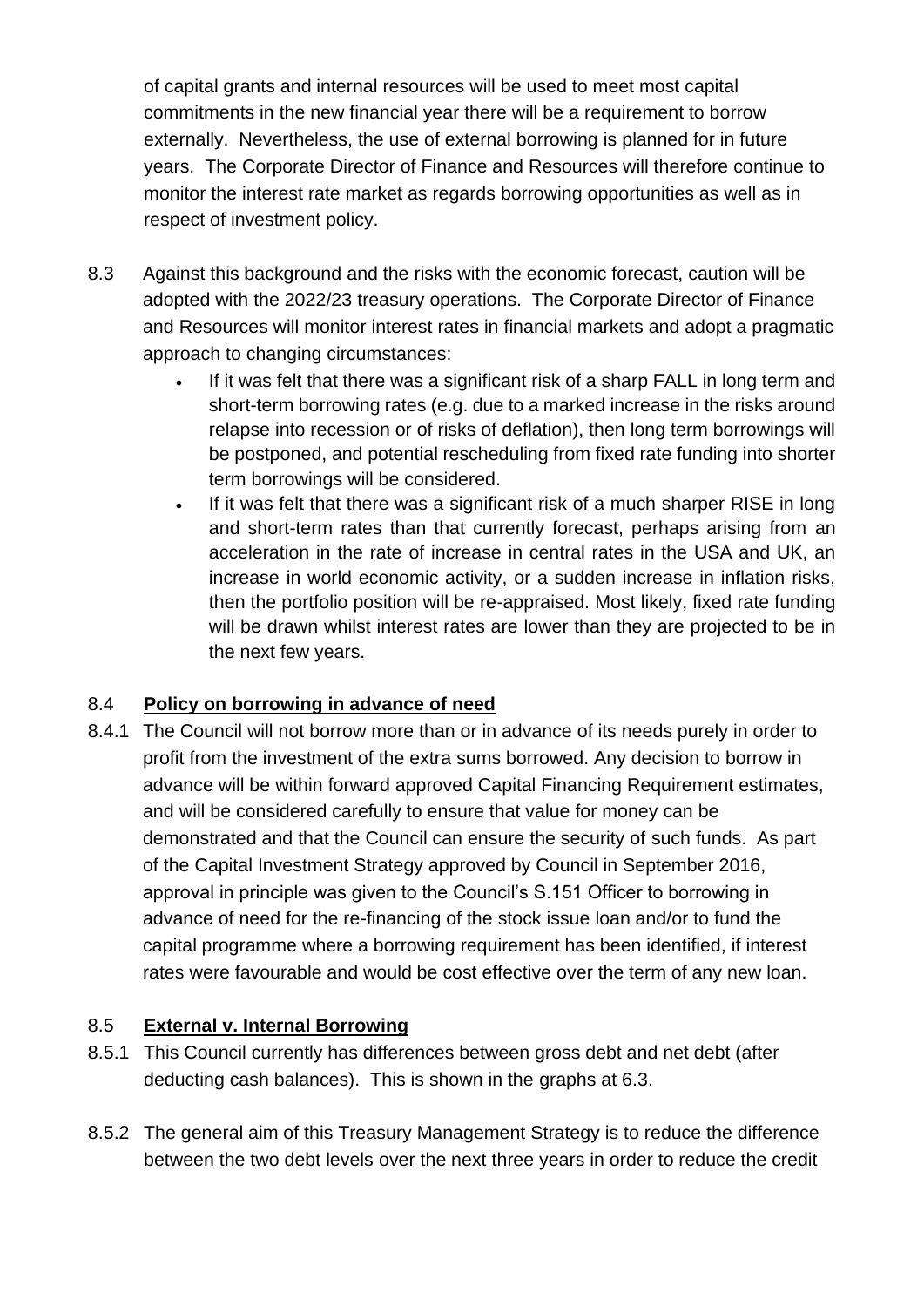risk incurred by holding investments. However, measures taken in the last year have already reduced substantially the level of credit risk (see paragraph 10.2) so another factor which will be carefully considered is the difference between borrowing rates and investment rates to ensure the Council obtains value for money once an appropriate level of risk management has been attained to ensure the security of its investments.

- 8.5.3 The next financial year will likely be one of continued low Bank Rates even though there may well be incremental increases from the current levels. This provides a continuation of the current window of opportunity for local authorities to fundamentally review their strategy of undertaking new external borrowing.
- 8.5.4 Over the next three years, investment rates are expected to continue to be below long-term borrowing rates and so value for money considerations would indicate that value could best be obtained by avoiding new external borrowing by using internal cash balances to finance new capital expenditure or to replace maturing external debt (this is referred to as internal borrowing). This would maximise short term savings.
- 8.5.5 However, short term savings by avoiding new long-term external borrowing in 2022/23 will also be weighed against the potential for incurring additional long-term extra costs by delaying unavoidable new external borrowing until later years when PWLB long term rates are forecast to be significantly higher. By utilising internal cash balances consideration will also need to be given to the availability of cash to service the day-today cash flow of the Council. This could require the Council to undertake short-term borrowing to cover cash-flows.
- 8.5.6 Against this background caution will be adopted with the 2022/23 treasury operations. The Corporate Director of Finance and Resources will monitor the interest rate market and adopt a pragmatic approach to changing circumstances, reporting any decisions to the appropriate decision-making body at the next available opportunity.

#### **9. DEBT RESCHEDULING**

9.1 There is unlikely to be much scope for debt rescheduling in either the current financial year or in 2022/23.

## **10. INVESTMENT STRATEGY**

## 10.1 **Principles**

10.1.1 The DLUHC and CIPFA have extended the meaning of 'investments' to include both financial and non-financial investments. This report deals solely with financial investments, (as managed by the treasury management team). Non-financial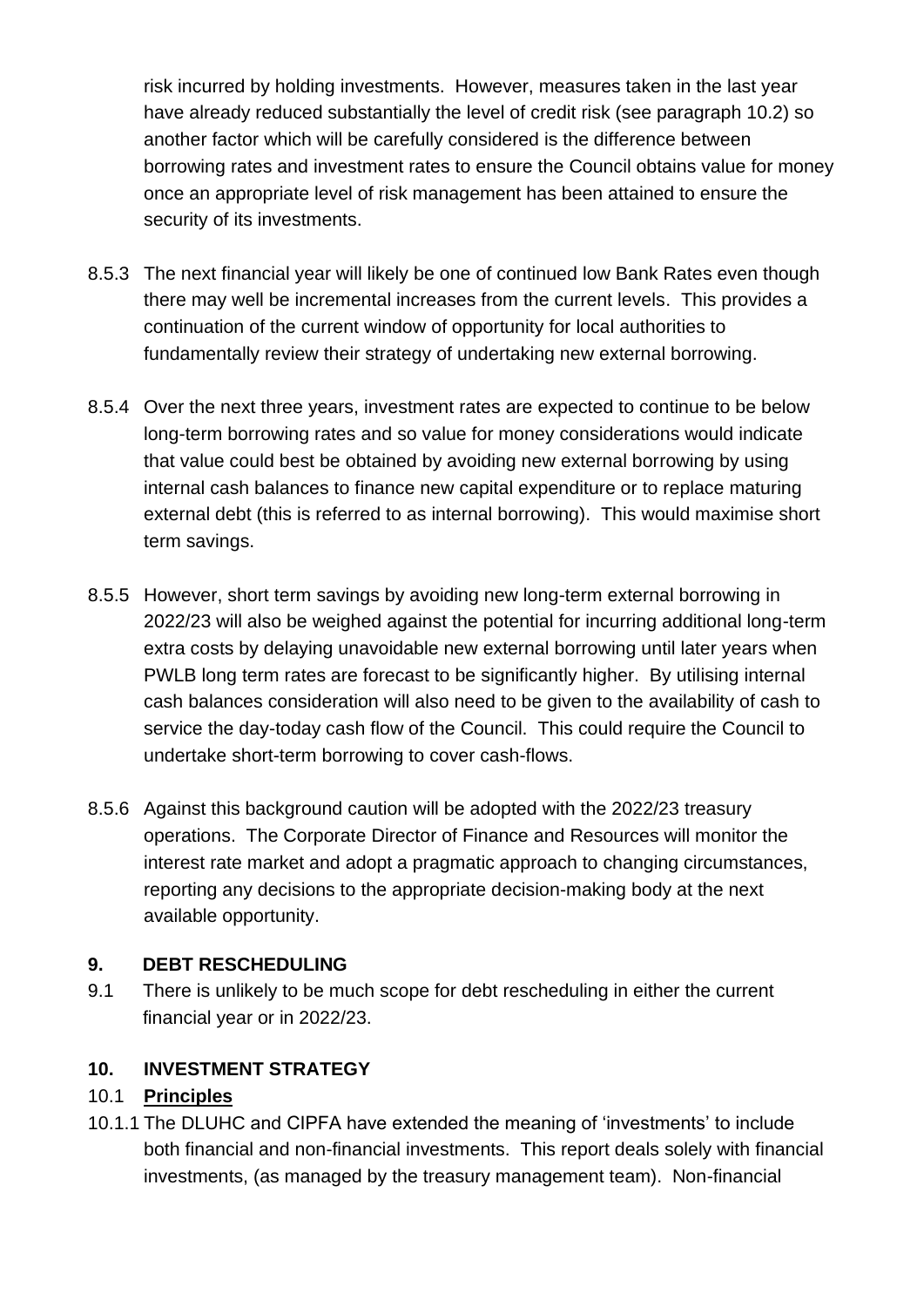investments, essentially the purchase of income yielding assets (e.g. property), are covered in the Capital Investment Strategy.

- 10.1.2 The Council's investment policy has regard to the following:
	- DLUHC's Guidance on Local Government Investments ("the Guidance")
	- CIPFA Treasury Management in Public Services Code of Practice and Cross Sectoral Guidance Notes 2017 ("the Code")
	- CIPFA Treasury Management Guidance Notes 2018
- 10.1.3 The Council's investment priorities will be security first, portfolio liquidity second and then yield, (return).
- 10.1.4 The Council will also endeavour to achieve the optimum return on its investments commensurate with proper levels of security and liquidity. Security of principal will always be the primary consideration. The risk appetite of this Council is low in order to give priority to security of its investments.
- 10.1.5 The above guidance from the DLUHC and CIPFA place a high priority on the management of risk. This authority has adopted a prudent approach to managing risk and defines its risk appetite by the following means (Further details of limits and timescales for all approved investments are shown at **Appendix B**): -
	- Minimum acceptable **credit criteria** are applied in order to generate a list of highly creditworthy counterparties. This also enables diversification and thus avoidance of concentration risk. The key ratings used to monitor counterparties are the short term and long-term ratings.
	- Credit ratings will be used as one means of assessing the credit quality of rated counterparties although it is recognised that reliance should not be placed on credit rating alone. The minimum short-term rating for a bank will be either F1 (Fitch) or P1 (Moody's). For a rated UK building society, a similar rating would be anticipated although the proposed criteria do give authority to the Corporate Director of Finance and Resources to approve, if considered appropriate, the addition of other building societies with both a F2 (Fitch) and a P2 rating (Moody's). This is still a high-quality credit rating but recognises the very strong record of the UK building society movement over many years in protecting the capital of all depositors. The Strategy already allows discretion to the Corporate Director of Finance and Resources to include as counterparties non-credit rated building societies whose assets total at least £1bn. Any such investment would be subject to an assessment of such a society as a suitable counterparty. There are, for example, good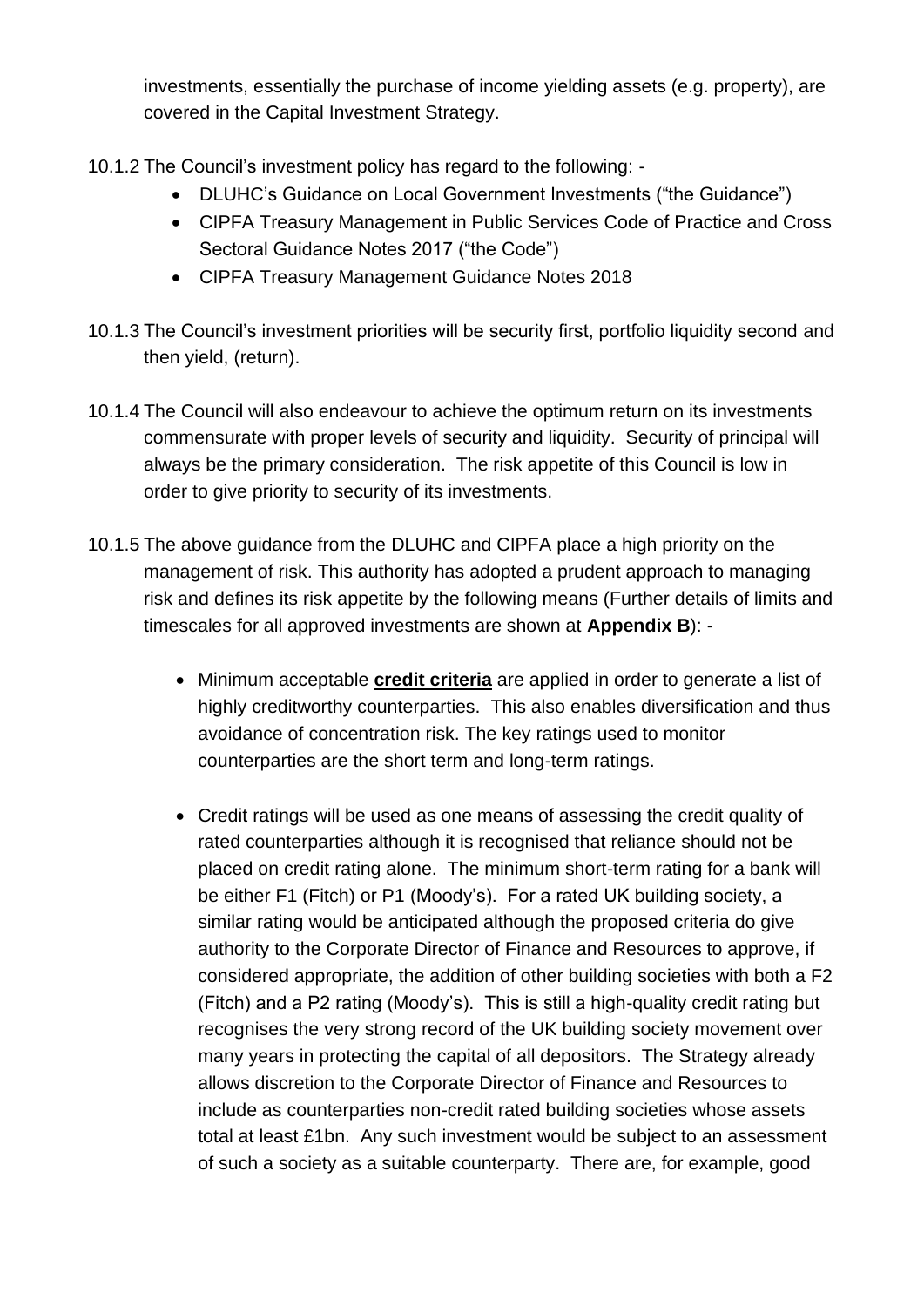reasons why many building societies do not have a credit rating but there are other means of making an appropriate financial judgment.

- **Other information:** ratings will not be the sole determinant of the quality of an institution; it is important to continually assess and monitor the financial sector on both a micro and macro basis and in relation to the economic and political environments in which institutions operate. The assessment will also take account of information that reflects the opinion of the markets. To achieve this consideration the Council will engage with its advisors to maintain a monitor on market pricing such as **"credit default swaps"** and overlay that information on top of the credit ratings.
- **Other information sources** used will include the financial press, share price and other such information pertaining to the banking sector in order to establish the most robust scrutiny process on the suitability of potential investment counterparties.
- This authority has defined the list of **types of investment instruments** that the treasury management team are authorised to use. There are two lists in Appendix B under the categories of 'specified' and 'non-specified' investments.
	- o **Specified investments** are those with a high level of credit quality and subject to a maturity limit of one year.
	- o **Non-specified investments** are those with less high credit quality, may be for periods in excess of one year, and/or are more complex instruments which require greater consideration by members and officers before being authorised for use.
- **Non-specified investments limit.** The Council has determined that it will limit the maximum total exposure to non-specified investments as being 50% of the total investment portfolio.
- **Lending limits**, (amounts and maturity), for each counterparty are set. Total investments with any one counterparty or group currently will not exceed £10m to ensure a reasonable spread of investments in terms of counterparties. Investments with Money Market Funds and investments in overseas banks with a sovereign rating of not less than the UK sovereign rating will not exceed £4m.
- **Transaction limits** are set for each type of investment are set.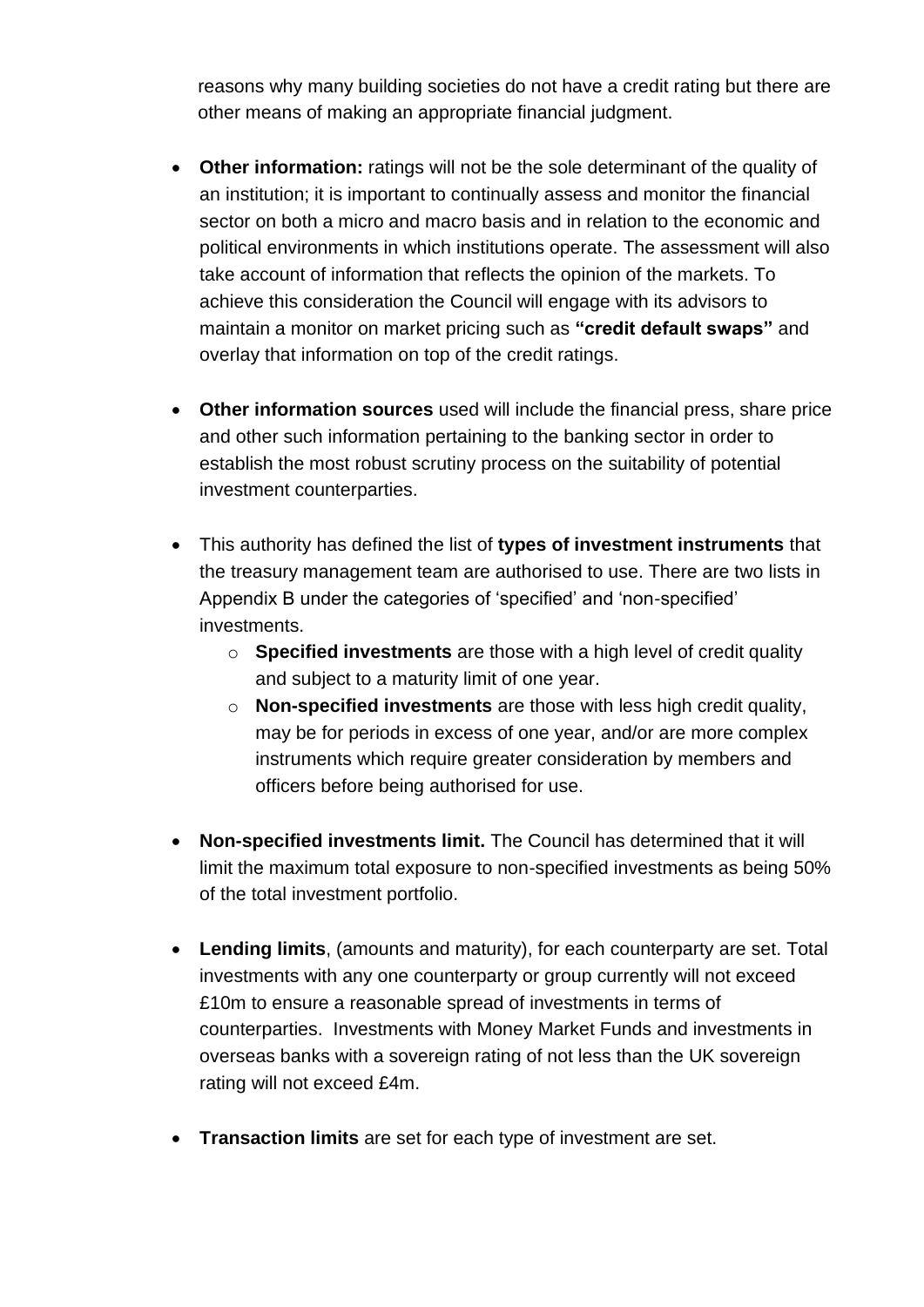- This authority will set a limit for the amount of its investments which are invested for **longer than 365 days**.
- Investments will only be placed with counterparties from countries with a specified minimum **sovereign rating**.
- This authority has engaged **external consultants**, (see paragraph 4), to provide expert advice on how to optimise an appropriate balance of security, liquidity and yield, given the risk appetite of this authority in the context of the expected level of cash balances and need for liquidity throughout the year.
- All investments will be denominated in **sterling**.
- As a result of the change in accounting standards for 2019/20 under **IFRS 9,** this authority will consider the implications of investment instruments which could result in an adverse movement in the value of the amount invested and resultant charges at the end of the year to the General Fund. (The Ministry of Housing, Communities and Local Government [DLUHC], have recently issued a statutory override for Local Authorities so that the impact of IFRS9 does not affect a Council's General Fund. This override is currently in place for 5-years from 1<sup>st</sup> April 2018.)
- Due care will be taken to consider the country, group and sector exposure of the Council's investments. In addition: Country limits:
	- where the country of registration of an institution has an average credit rating (i.e. an average sovereign credit rating) equal to, or better than that of the UK; it will enable the Council to consider the placement of investments on the same basis applied for UK-registered institutions (i.e. subject to the overarching counterparty criteria as set out at **Appendix B**; and
	- where an institution meets the approved counterparty status\* but the country of registration has an average credit rating below that of the UK; limit such investments in total to such rated non-UK countries to be no more than £2m of the portfolio.

i.e. it meets the overarching counterparty criteria as set out at **Appendix B**.

• sector limits will be monitored regularly for appropriateness.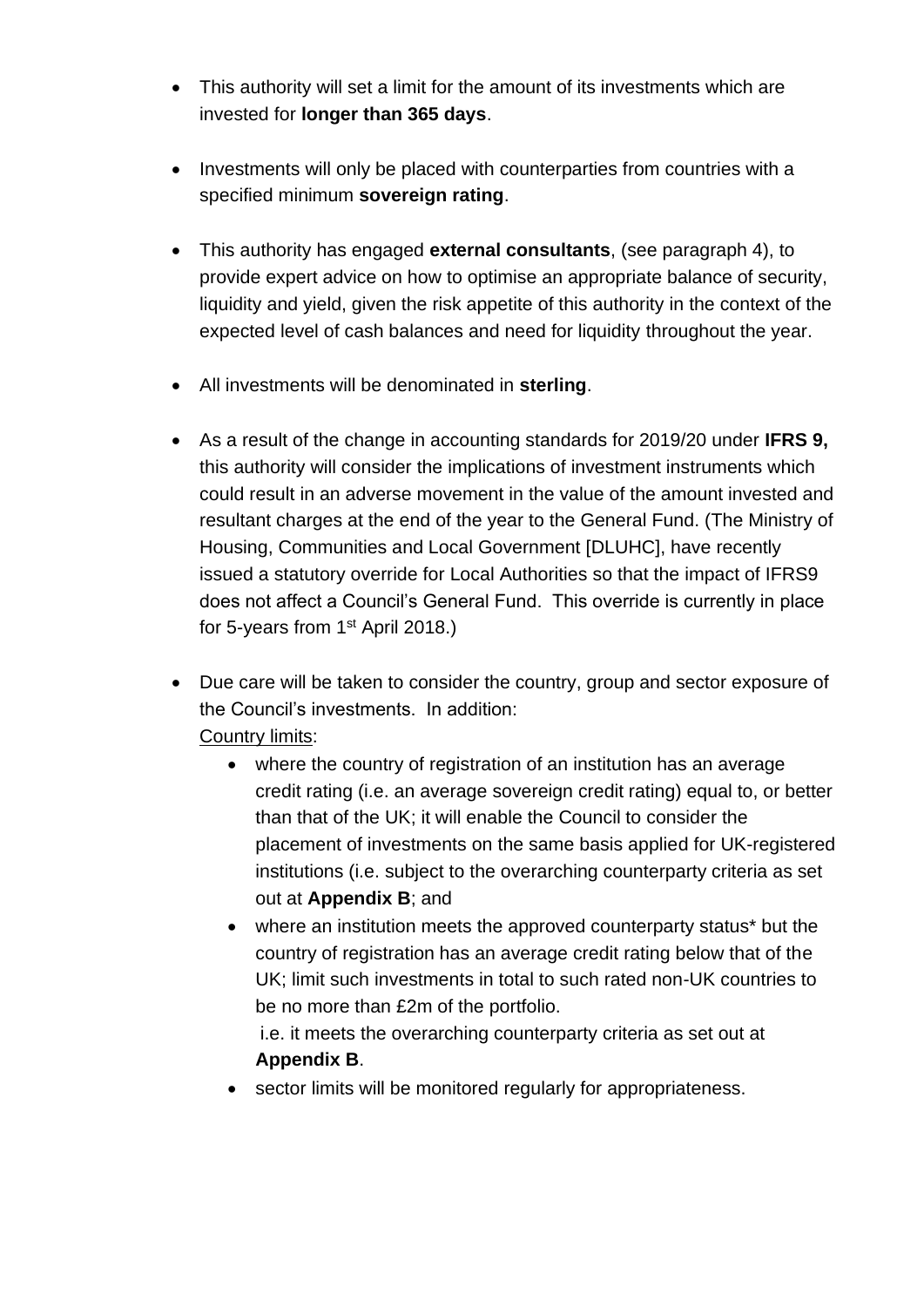- 10.1.6 Following approval in 2014/15, the Council now makes use of the CCLA Property Fund for longer term investments, and at present has invested £3m into this fund. The anticipated yield from this investment is assumed to be 4.00% in the MTFP.
- 10.1.7 Any investments with institutions that do not have a credit rating e.g. many smaller building societies or investments for periods over one year would be classed as non-specified investments**. However, it is important to stress that both the specified and non-specified investments in Appendix B are perfectly legal instruments in which the City Council may invest.** This includes for example many building societies as only the larger societies have an individual credit rating although there are other criteria by which a judgement can be made as to their credit quality.

## 10.2 **Creditworthiness Policy**

- 10.2.1 This Council applies the creditworthiness service provided by Link Asset Services. This service employs a sophisticated modelling approach utilising credit ratings from the three main credit rating agencies - Fitch, Moody's and Standard & Poor's. The credit ratings of counterparties are supplemented with the following overlays:
	- credit watches and credit outlooks from credit rating agencies;
	- CDS spreads to give early warning of likely changes in credit ratings:
	- sovereign ratings to select counterparties from only the most creditworthy countries.
- 10.2.2 This modelling approach combines credit ratings, credit Watches and credit Outlooks in a weighted scoring system which is then combined with an overlay of CDS spreads for which the end product is a series of colour coded bands which indicate the relative creditworthiness of counterparties. These colour codes are used by the Council to determine the suggested duration for investments. The Council will therefore have consideration to using counterparties within the following durational bands:

| Yellow      | 5 Years *                                                               |
|-------------|-------------------------------------------------------------------------|
| Dark Pink   | 5 years for Ultra-Short Dated Bond Funds with a credit<br>score of 1.25 |
| Light pink  | 5 years for Ultra-Short Dated Bond Funds with a credit<br>score of 1.5  |
| Purple      | 2 years                                                                 |
| <b>Blue</b> | 1 year (only applies to nationalised or semi nationalised<br>UK Banks)  |
| Orange      | year                                                                    |
| Red         | 6 months                                                                |
| Green       | 100 Days                                                                |
| No Colour   | Not to be used                                                          |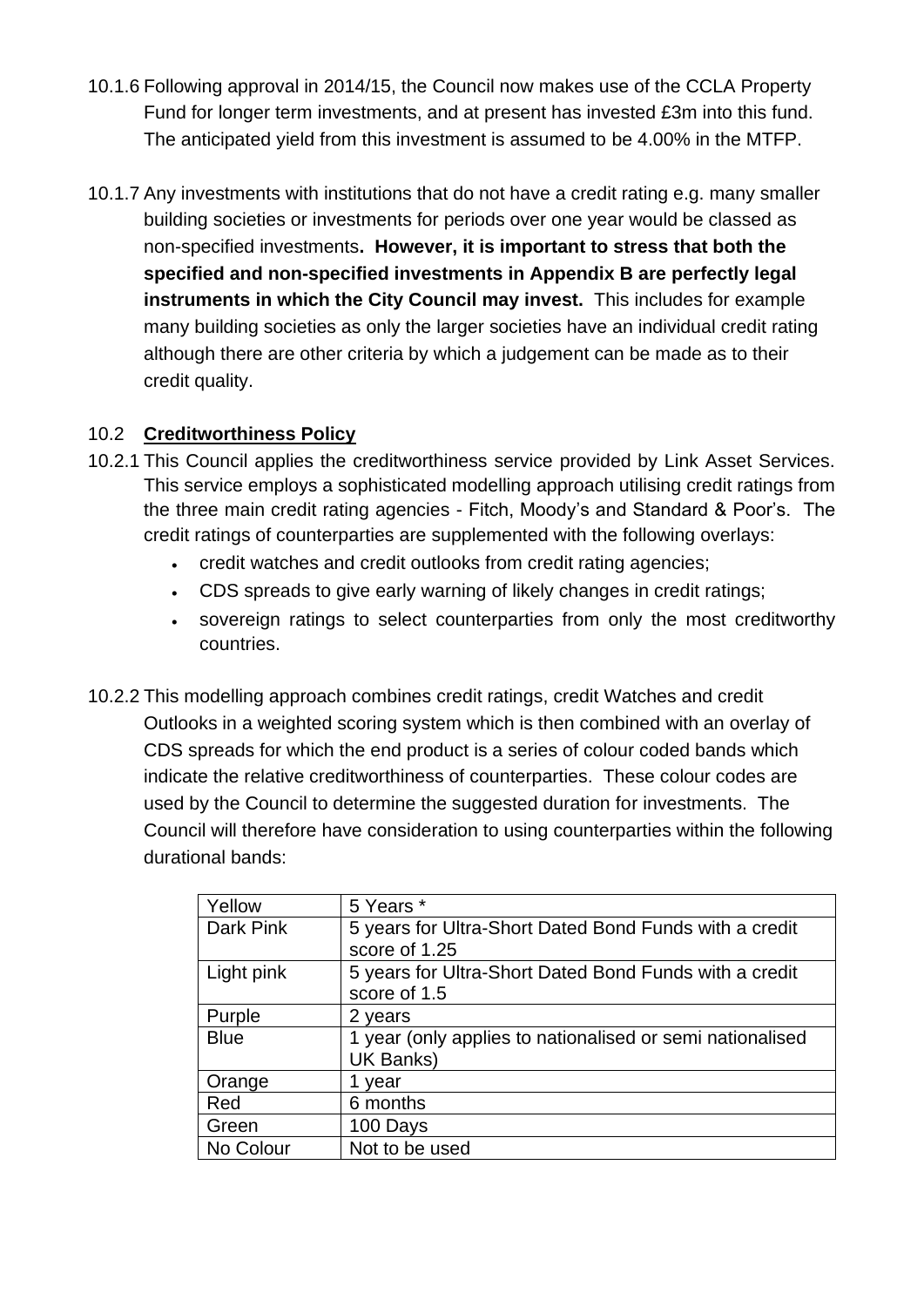*\*The Council does not usually invest for longer periods than 2-years, however if it were to it would follow the same creditworthiness policy provided by Link Asset Services*

- 10.2.3 The Link Asset Services' creditworthiness service uses a wider array of information other than just primary ratings. Furthermore, by using a risk weighted scoring system, it does not give undue preponderance to just one agency's ratings.
- 10.2.4 All credit ratings will be monitored weekly. The Council is alerted to changes to ratings of all three agencies through its use of the Link Asset Services' creditworthiness service.
	- if a downgrade results in the counterparty / investment scheme no longer meeting the Council's minimum criteria, its further use as a new investment will be withdrawn immediately.
	- in addition to the use of credit ratings the Council will be advised of information in movements in credit default swap spreads against the iTraxx benchmark and other market data on a daily basis via its Passport website, provided exclusively to it by Link Asset Services. Extreme market movements may result in downgrade of an institution or removal from the Council's lending list.
- 10.2.5 Sole reliance will not be placed on the use of this external service. In addition, this Council will also use market data and market information, information on any external support for banks to help support its decision-making process.

## 10.3 **Investment Strategy**

10.3.1 With bank base rate forecast for a first increase in Bank Rate in late 2021. However, the September 2021 Monetary Policy Committee (MPC) meeting minutes indicated that their concerns over the sudden recent rise in multiple inflationary pressures could well mean that an earlier increase in Bank Rate is now possible ahead of the start of the financial year covered by this Strategy. The view of Link Asset Services is that bank rate will be at the following levels:

|           | Dec-21 Mar-22 Jun-22 Sep-22 Dec-22 Mar-23 Jun-23 Sep-23 Dec-23 Mar-24 |  |                                                                                                                                                                                              |  |  |  |
|-----------|-----------------------------------------------------------------------|--|----------------------------------------------------------------------------------------------------------------------------------------------------------------------------------------------|--|--|--|
| Bank Rate |                                                                       |  | $\vert 0.25\% \vert$ $\vert 0.25\% \vert$ $\vert 0.50\% \vert$ $\vert 0.50\% \vert$ $\vert 0.75\% \vert$ $\vert 0.75\% \vert$ $\vert 0.75\% \vert$ $\vert 0.75\% \vert$ $\vert 1.00\% \vert$ |  |  |  |

10.3.2 The Council has historically outperformed bank rates in its investment returns. Therefore, the suggested budgeted average investment earnings currently included in the MTFP projections are as follows: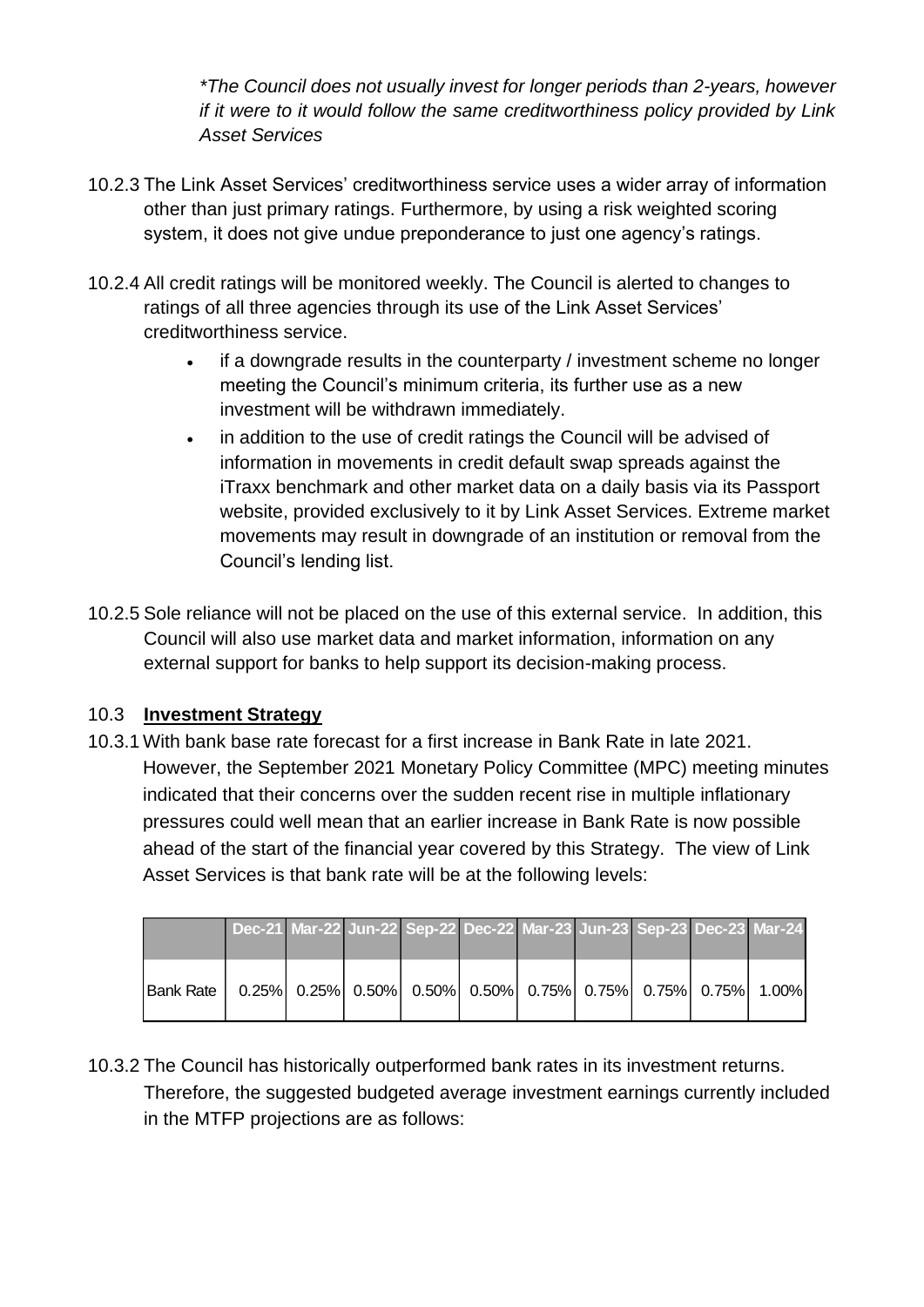|         | Investment      | <b>CCLA</b> |
|---------|-----------------|-------------|
|         | <b>Balances</b> | Property    |
|         |                 | Fund        |
| 2022/23 | 0.83%           | 4.00%       |
| 2023/24 | 1.08%           | 4.00%       |
| 2024/25 | 1.33%           | 4.00%       |

- 10.3.3 Clearly, these projections can only be best estimates at this stage and the risk is to the downside i.e. if the economic recovery is slower than expected, then interest rates are likely to rise more slowly. At this stage, the budget for 2022/23 has assumed an average yield of 0.83% on its investments (excluding CCLA Property Fund) in the next financial year. This allows for the fact that there are some higher value, longer term investments placed and there will be some shorter dated instant access investments placed. This forecast will, however, be reviewed further during the budget cycle. The anticipation of interest yielded from investing in the Property Fund is estimated at 4.00% in the MTFP.
- 10.3.4 In this situation, the authority will continue to try and seek value in its investments by placing them out for longer periods where possible e.g. six months to one year, to meet future cash flow needs, subject to retaining some sums for shorter periods to meet liquidity requirements and also to take advantage of any particular investment opportunities. Much of the basic framework of the authority's cash flows is already known for the next financial year and use will be made of this information in determining investment periods. The money market is monitored daily and use will be made of a plurality of sources of financial information in determining investment opportunities. All investments will be placed only with institutions that conform to the criteria set out in the Investment Strategy. However, should the council use internal cash balances to support the capital programme rather than undertaking external borrowings this will have a significant impact on the investment returns achieved, but will be offset by reduced costs of borrowing.
- 10.3.5 The investment income budget will, as ever, be carefully monitored in the coming financial year and reported to members via the regular Treasury Transactions reports.

#### 10.4 **End of Year Investment Report**

In line with current practice, the Council will receive a report on its investment activity as part of the Annual Treasury Report at the end of the financial year. It should also be noted that best practice now requires a mid-year report on the treasury function. This has long been the practice within the City Council where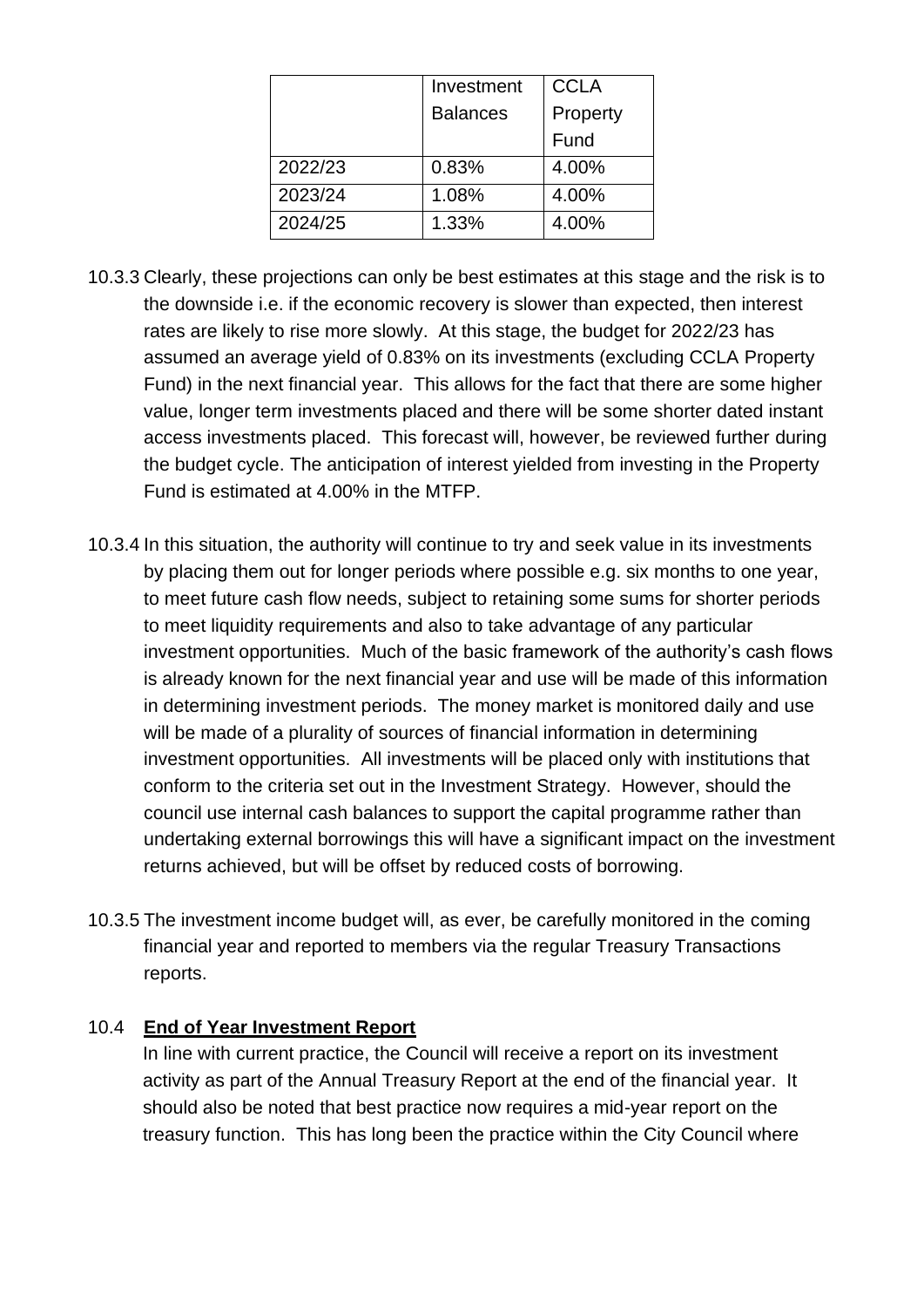quarterly reports are presented to the Executive. In addition, the Audit Committee has taken on the role of the 'strategic committee' that oversees treasury matters.

## **11. THE MINIMUM REVENUE PROVISION STRATEGY**

- 11.1 The Council implemented the new Minimum Revenue Provision (MRP) guidance in 2008/09 and will assess their MRP for 2022/23 in accordance with the main recommendations contained within the guidance issued by the Secretary of State under section 21(1A) of the Local Government Act 2003. Furthermore, the Council revised its MRP Policy in 2017/18 to provide for MRP on a 3% straight Line basis going forward.
- 11.2 The Council is currently forecasting to undertake additional external borrowing in 2022/23 to facilitate the delivery of its capital programme. Current estimates include this borrowing on a principal and interest repayment basis. Any principal repaid would be a cash outflow for the Council and cash would be replenished through the charging of MRP from the General Fund to reduce the underlying borrowing requirement.
- 11.3 The Council is obliged to make proper provision for the repayment of its outstanding debt liabilities. Capital expenditure is generally expenditure on assets which have a life expectancy of more than one year e.g. land, buildings, vehicles etc. It would usually be impractical to charge the entirety of such expenditure, which is often funded by borrowing, to the revenue account in the year it was incurred. Instead, this is spread over a longer period to try and match the years over which these assets will benefit the community. The manner of spreading these costs is through the Minimum Revenue Provision (MRP). Until recently, the MRP was calculated according to detailed and complex regulations. It is now determined under Guidance.
- 11.4 The only statutory duty that a local authority has under the new MRP regime is *'to determine for the current financial year an amount of minimum revenue provision that it considers to be prudent'*. The Guidance, which authorities must 'have regard to' provides four options for calculating the MRP. It is important to realise, however, that there is no obligation to follow any of these options and that it is up to each authority to decide upon the most appropriate method of making a prudent provision, having had regard to the Guidance.
- 11.5 Using the 3% Straight Line method for calculating the MRP charge more reflects an average life of Council assets of 33 years and since it has a mix of short life assets such as vehicles (typical life 5-10 years) and long-life assets such as land and buildings (typical life 40-50+ years) this is still deemed to be a prudent approach to take.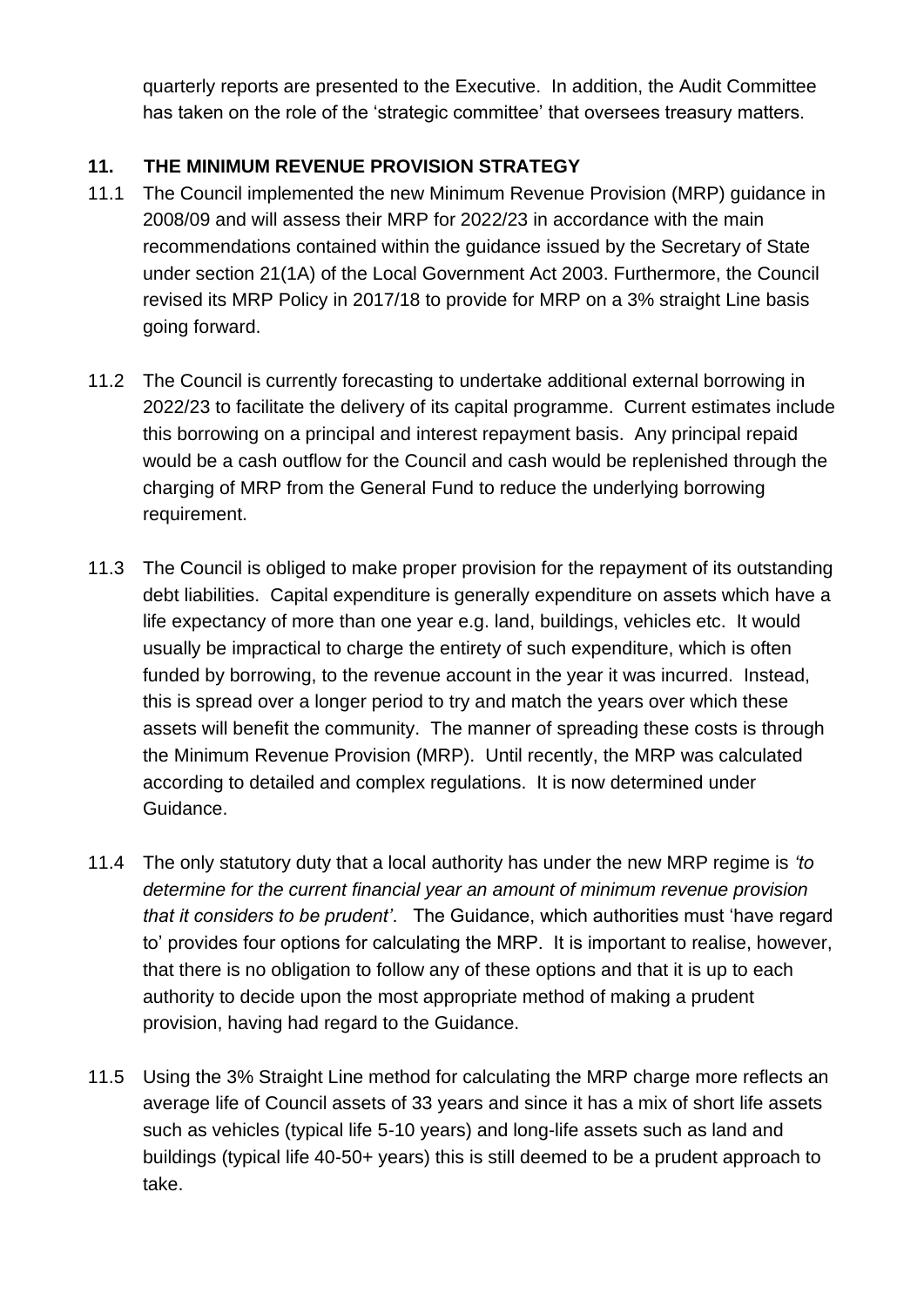- 11.6 In 2021/22, the opening CFR was £19.521million.
- 11.7 In 2018/19 the Council implemented a recommendation from Link Asset Services to review its CFR for MRP purposes in relation to what is known as 'Adjustment A'. The purpose of Adjustment A was to ensure that the starting point for calculating MRP under the new system in 2004 did not significantly vary the level of liability that would have arisen had the previous system of capital controls remained unchanged.
- 11.8 The MRP review undertaken by (then) Capita Asset Services identified a misstatement in the basis of calculation of Adjustment A which indicated that the value originally assessed in 2004/05 to be understated. The Council's reassessed Adjustment A figure is £4.426 million. This misstatement related to the inclusion of revenue expenditure (premiums on the early repayment of debt) being included in the original Adjustment A calculation which the Code states should be excluded from the calculation.
- 11.9 Therefore when calculating MRP for future years, the actual Capital Financing requirement should be reduced by this Adjustment A figure and then MRP charged at 3% of the reduced figure.
- 11.10 The CFR and MRP charges currently included in the MTFP and budget projections are as follows (The MRP charge calculated for 2022/23 is chargeable in 2023/24 and so on):

|                                                | 2022/23 | 2023/24 | 2024/25 |
|------------------------------------------------|---------|---------|---------|
|                                                | £000    | £000    | £000    |
| Opening CFR                                    | 19,521  | 40,544  | 50,878  |
| <b>Closing CFR</b>                             | 40,544  | 50,878  | 52,192  |
| Adjustment A                                   | 4,426   | 4,426   | 4,426   |
| Adjustment Assets Under Construction           | 19,165  |         |         |
| <b>CFR for MRP Purposes</b>                    | 16,953  | 46,452  | 47,766  |
| MRP Charge @ 3%                                | 509     | 1,394   | 1,433   |
| Adjustments to MRP for historical Overpayments | (241)   | (241)   | (241)   |
| <b>Actual MRP charge</b>                       | 268     | 1,153   | 1,192   |
| <b>Voluntary MRP</b>                           |         |         | 0       |
| <b>Actual MRP charge</b>                       | 268     | 1,153   | 1,192   |

11.11 MRP is a statutory requirement for local authorities to charge to their revenue account for each financial year a prudent amount for the principal cost of their debt in that financial year. It impacts upon the CFR, one of the Council's prudential indicators.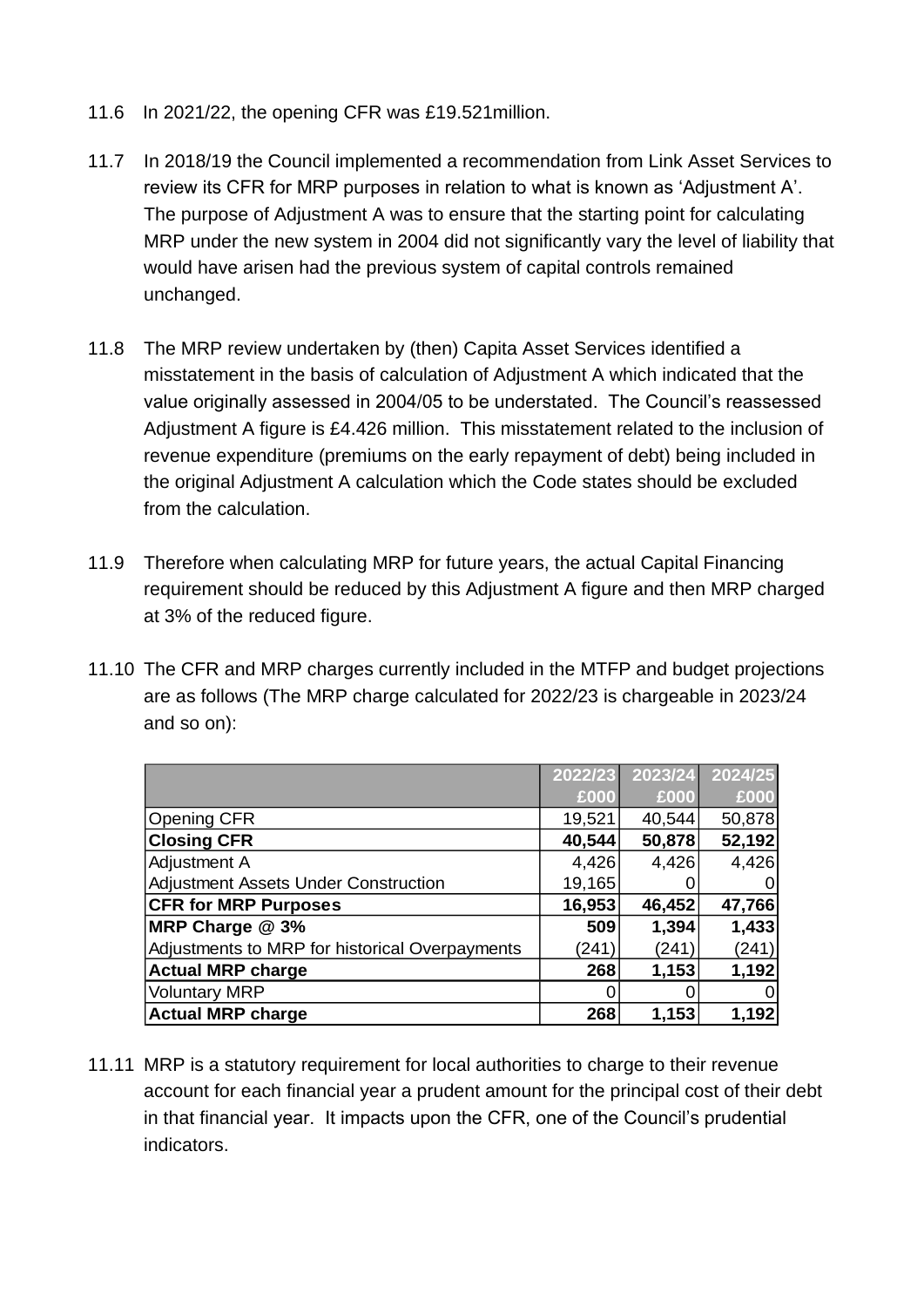- 11.12 The CFR is a measure of the Council's underlying debt liability, resulting from historic capital expenditure which has been financed from borrowing. Amending the MRP as proposed will lead to an increase in the short to medium term CFR compared to current projections. This is because the MRP reduces the CFR each year, so a decrease in the amount of reduction causes an increase in the current projected CFR.
- 11.13 When an amount previously set aside for debt liability in the budget is released and then used for another revenue purpose the Authority will have less cash. This is likely to lead to a reduction in external investments and with thus lead to a reduction in interest income.
- 11.14 The regulations allow the Authority to review its policy every year and set a policy that it considers prudent at that time. The impact of a revised MRP policy will be kept under regular review in order to ensure that the annual provision is prudent.
- 11.15 As the MRP policy has to be considered by the Executive and approved by Council each year there will be an opportunity to revisit any decision at least annually or make additional voluntary payments.



11.16 The chart below shows the anticipated CFR in future years as well as the CFR for MRP Calculation purposes.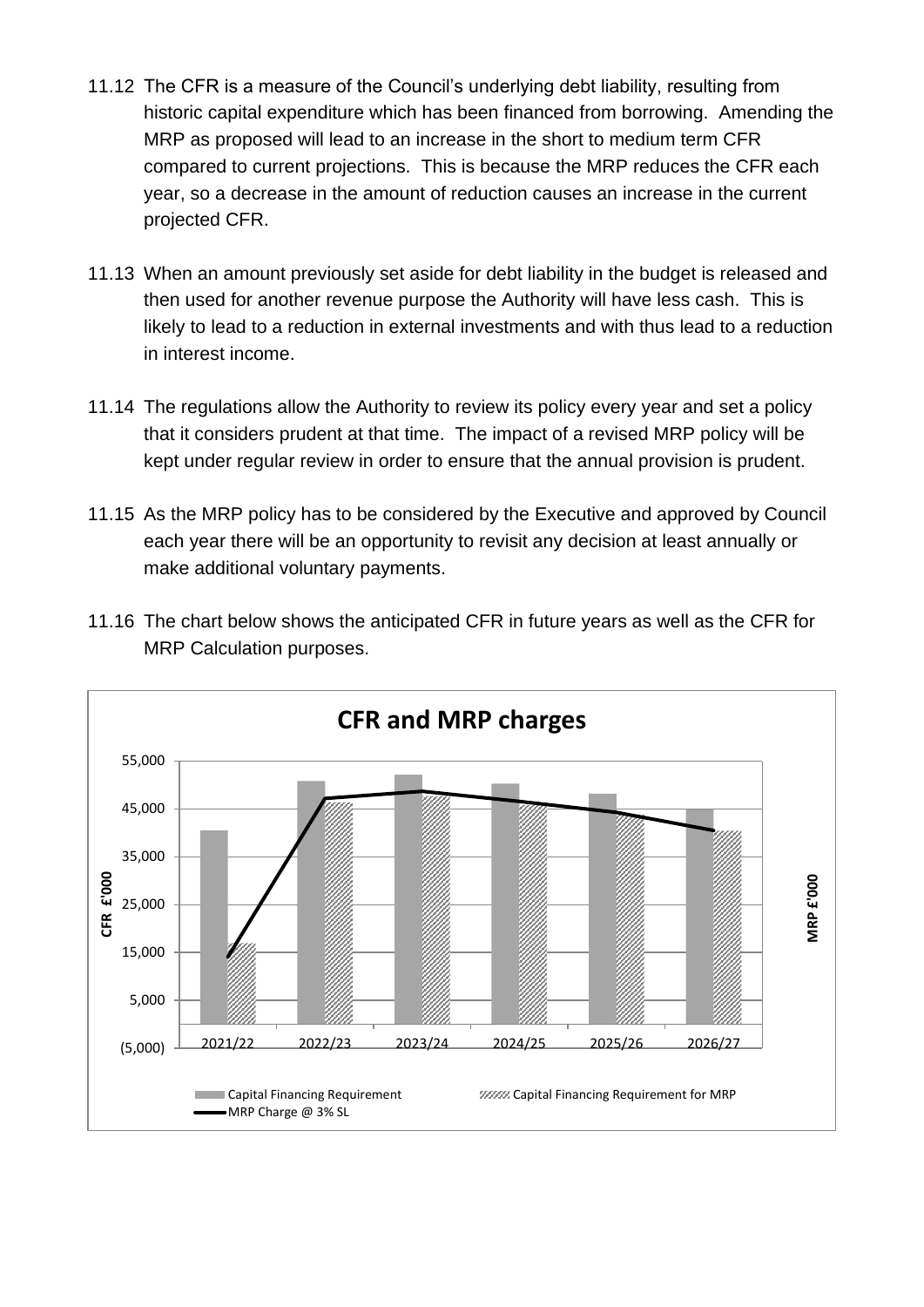#### **APPROVED INVESTMENT INSTRUMENTS**

#### **Specified Investments**

All such investments will be sterling denominated, with **maturities up to maximum of 1 year**, meeting the minimum 'high' rating criteria where applicable.

- All UK banks and building societies with a minimum specified 'high' credit rating shall have a **maximum of £6m** as the counterparty limit **(individual Transaction Limit for fixed term investments £2m, for instant access and call accounts £6m)**.
- Investments with Lloyds Group banks, HSBC, Santander and Goldman Sachs shall have a maximum of **£10m** as the counterparty limit.
- All overseas banks with a sovereign rating of not less than the UK sovereign rating and a minimum individual credit rating, shall have a **maximum of £4m** as the counterparty limit **(individual Transaction Limit for fixed term investments £2m, for instant access and call accounts £4m)**.
- Where an institution meets the approved counterparty status but the country of registration has an average credit rating below that of the UK; limit such investments in total to such rated non-UK countries to be no more than **£2m** as the counterparty limit. **(individual Transaction Limit for fixed term investments £2m, for instant access and call accounts £2m)**.
- UK building societies that are not credit rated shall have a maximum of **£2m** as the counterparty limit. **(individual Transaction Limit for fixed term investments £2m, for instant access and call accounts £2m)**.
- MMFs shall have a maximum counterparty limit of **£4m (Individual Transaction limit of £4m).**

| <b>Fixed Term Deposits with fixed rates and</b><br>maturities:- | Minimum 'High' Credit Criteria        | <b>Use</b>            |
|-----------------------------------------------------------------|---------------------------------------|-----------------------|
|                                                                 |                                       |                       |
| Debt Management Agency Deposit Facility                         | Government backed                     | In-house              |
| Term deposits - local authorities                               | --High level of security              | In-house              |
| Term deposits - U K banks**                                     | Short-term F1 (Fitch) or P1 (Moodys)  | In-house              |
| Term Deposits - UK building societies**                         | Short Term F1 (Fitch) or P1           | In-house              |
|                                                                 | (Moodys) or as determined by the      |                       |
|                                                                 | Chief Finance Officer                 |                       |
| Term Deposits - Non UK Banks                                    | Sovereign Rating (not less than UK)   | In-house              |
|                                                                 | Short Term F1 (Fitch) or P1           |                       |
|                                                                 | (Moodys) or as determined by the      |                       |
|                                                                 | Chief Finance Officer                 |                       |
| Fixed term deposits with variable rate and                      | <b>Minimum 'High' Credit Criteria</b> | <b>Use</b>            |
| variable maturities: -                                          |                                       |                       |
| Callable deposits                                               | Short-term F1 (Fitch) or P1 (Moodys)  | In-house              |
| Certificates of deposits issued by UK banks and                 | Short-term F1 (Fitch) or PI (Moodys)  | In-house buy and hold |
| building societies                                              |                                       |                       |
| <b>UK Government Gilts</b>                                      | Government backed                     | In-house buy and hold |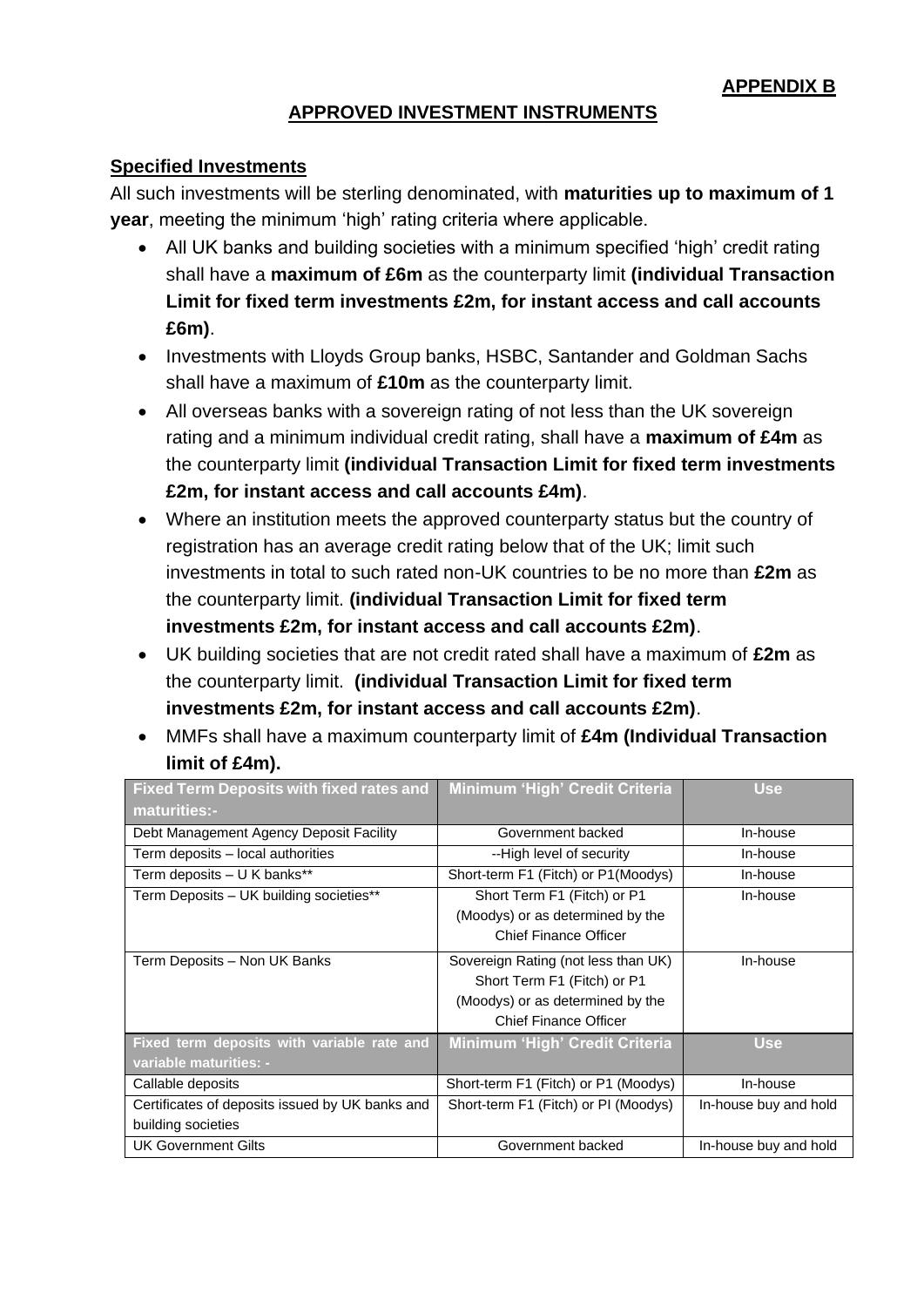| Bonds issued by multilateral development banks   | AAA                            | In-house on a 'buy-and- |
|--------------------------------------------------|--------------------------------|-------------------------|
|                                                  |                                | hold' basis.            |
| Bonds issued by a financial institution which is | AAA                            | In-house on a 'buy-and- |
| guaranteed by the UK government                  |                                | hold' basis.            |
| <b>Collective Investment Schemes structured</b>  | Minimum 'High' Credit Criteria | <b>Use</b>              |
| as Open Ended Investment Companies               |                                |                         |
| $(OEICs): -$                                     |                                |                         |
| 1. Money Market Funds                            | Short-term AAA                 | In-house                |
| 2. Enhanced Cash Funds                           | Short-term AAA                 | In-house                |
| 3. Government Liquidity Funds                    | Short-term AAA                 | In-house                |

\*\* If forward deposits are to be made, the forward period plus the deal period should not exceed one year in aggregate.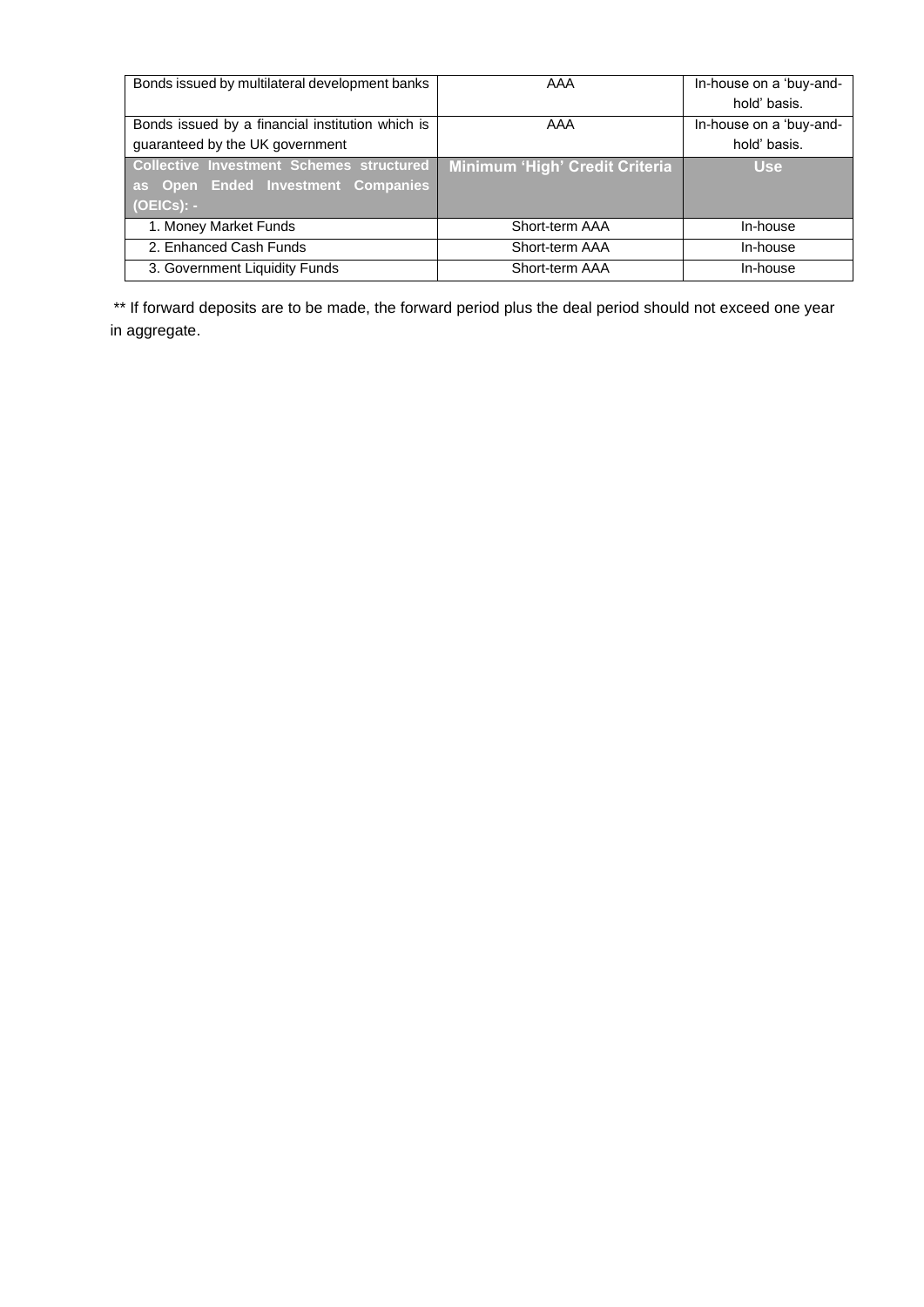#### **Non-Specified Investments**:

#### **A maximum of 50% will be held in aggregate in non-specified investments**

#### **1. Maturities of ANY period.**

|                                                              | <b>Minimum Credit</b><br><b>Criteria</b>                                      | <b>Use</b> | Max % of total<br><b>investments</b> | Max.<br>maturity |
|--------------------------------------------------------------|-------------------------------------------------------------------------------|------------|--------------------------------------|------------------|
|                                                              |                                                                               |            |                                      | period           |
| Term deposits with non credit<br>rated UK Building Societies | As approved by the<br>S <sub>151</sub> Officer, Minimum<br>asset base of £1bn | In-house   | 50                                   | 364 days         |
| Ultra-Short Dated Bond Funds<br>with a credit score of 1.25  | AAA                                                                           | In-house   | 50                                   | Liquid           |
| Ultra-Short Dated Bond Funds<br>with a credit score of 1.5   | AAA                                                                           | In-house   | 50                                   | Liquid           |

#### **2. Maturities in excess of 1 year**

|                                          | <b>Minimum Credit</b>  | <b>Use</b>              | Max % of           | Max.     |
|------------------------------------------|------------------------|-------------------------|--------------------|----------|
|                                          | <b>Criteria</b>        |                         | total              | maturity |
|                                          |                        |                         | <b>investments</b> | period   |
| Term deposits - local authorities        | Any authority          | In-house                | 50                 | 3 Years  |
| Term deposits - UK banks and             | Long-term A (Fitch) or | In-house                | 50                 | 3 Years  |
| building societies                       | A2 (Moodys)            |                         |                    |          |
| with<br>deposits<br><b>Fixed</b><br>term | <b>Minimum Credit</b>  | <b>Use</b>              | Max % of           | Max.     |
| variable<br>variable<br>rate<br>and      | <b>Criteria</b>        |                         | total              | maturity |
| maturities                               |                        |                         | <b>investments</b> | period   |
| Certificates of deposits issued by       | Long-term A (Fitch) or | In house on a 'buy and  | 50                 | 3 Years  |
| UK banks and building societies          | A2 (Moodys)            | hold basis'             |                    |          |
| <b>UK Government Gilts</b>               | Government backed      | In house on a 'buy and  | 50                 | 3 Years  |
|                                          |                        | hold basis'             |                    |          |
| Bonds issued by multilateral             | AAA                    | In-house on a 'buy-and- | 50                 | 3 Years  |
| development banks                        |                        | hold' basis.            |                    |          |
| Bonds issued by a financial              | AAA                    | In-house on a 'buy-and- | 50                 | 3 Years  |
| institution which is guaranteed by       |                        | hold' basis.            |                    |          |
| the UK government                        |                        |                         |                    |          |
| <b>Collective Investment Schemes</b>     | <b>Minimum Credit</b>  | <b>Use</b>              | Max % of           | Max.     |
| structured as Open<br><b>Ended</b>       | <b>Criteria</b>        |                         | total              | maturity |
| <b>Investment Companies (OEICs)</b>      |                        |                         | <b>investments</b> | period   |
| 1. Bond Funds                            | Long-term AAA          | In-house                | 50                 | 3 Years  |
|                                          |                        |                         |                    |          |
| 2. Gilt Funds                            | Long-term AAA          | In-house                | 50                 | 3 Years  |
|                                          |                        |                         |                    |          |

#### **3. Approved Property Funds**

|                           | <b>Use</b>                                 | Max % of total | Max.     |
|---------------------------|--------------------------------------------|----------------|----------|
|                           |                                            | investments    | maturity |
|                           |                                            |                | period   |
| <b>CCLA Property Fund</b> | In-house as determined by the S151 Officer | 50             | No       |
|                           |                                            |                | maximum  |

The Council uses Fitch (primarily) or Moody's ratings to derive its counterparty criteria. All credit ratings will be monitored monthly. The Council is alerted to changes in credit ratings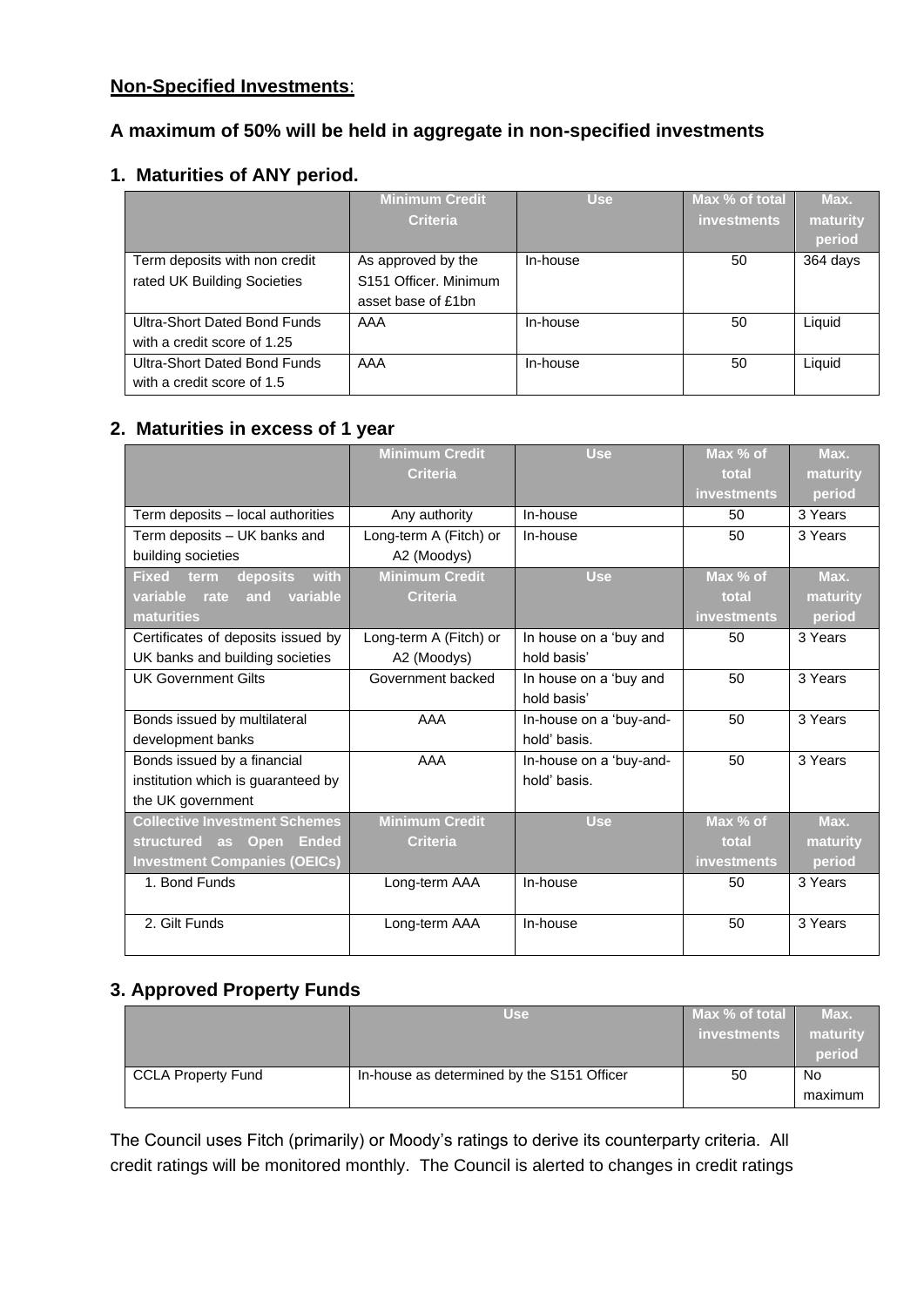through its use of the Link Asset Services creditworthiness service. If a downgrade results in the counterparty/investment scheme no longer meeting the Council's minimum criteria, its further use as a new investment will be withdrawn immediately.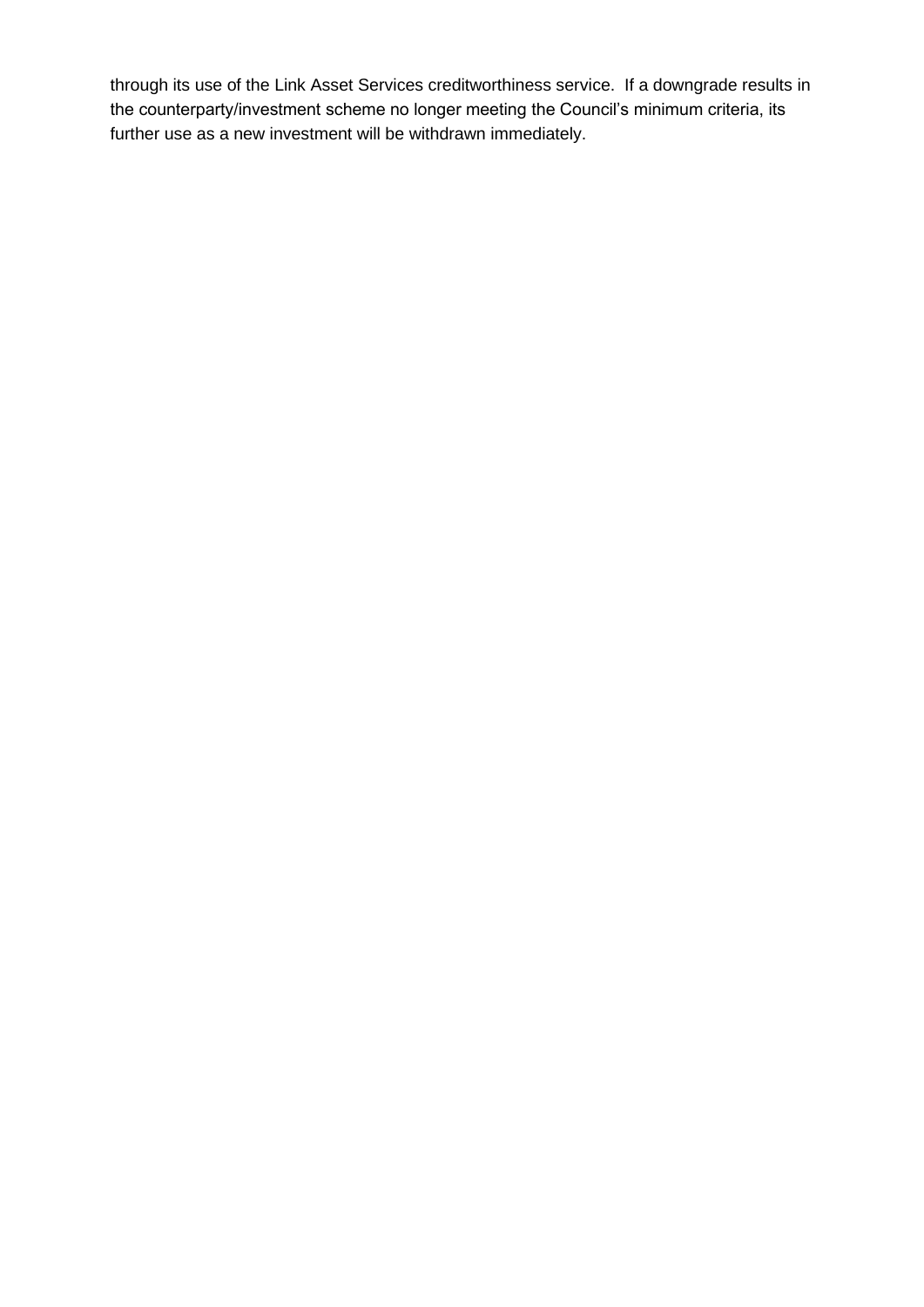#### **INTEREST RATE FORECASTS**

The data below shows a variety of forecasts published by Link Asset Services and Capital Economics. The forecast within this strategy statement has been drawn from these diverse sources and officers' own views. Revised forecasts will be provided when they become available. The rates shown below for PWLB borrowing include the 20bps reduction for the Certainty Rate.

## **1. INDIVIDUAL FORECASTS**

| <b>Link Group Interest Rate View</b> |        | 8.11.21       |               |               |        |          |          |        |               |                |                |                |                |                |
|--------------------------------------|--------|---------------|---------------|---------------|--------|----------|----------|--------|---------------|----------------|----------------|----------------|----------------|----------------|
|                                      | Dec-21 | <b>Mar-22</b> | <b>Jun-22</b> | <b>Sep-22</b> | Dec-22 | $Mar-23$ | $Jun-23$ | Sep-23 | <b>Dec-23</b> | Mar-24         | <b>Jun-24</b>  | Sep-24         | <b>Dec-24</b>  | <b>Mar-25</b>  |
| <b>BANK RATE</b>                     | 0.25   | 0.25          | 0.50          | 0.50          | 0.50   | 0.75     | 0.75     | 0.75   | 0.75          | 1.00           | 1.00           | 1.00           | 1.00           | 1.25           |
| 3 month ave earnings                 | 0.30   | 0.40          | 0.50          | 0.50          | 0.50   | 0.60     | 0.80     | 0.90   | 1.00          | 1.00           | 1.00           | 1.00           | 1.00           | 1.00           |
| 6 month ave earnings                 | 0.40   | 0.50          | 0.60          | 0.60          | 0.70   | 0.80     | 0.90     | 1.00   | 1.10          | 1.10           | 1.10           | 1.10           | 1.10           | 1.10           |
| 12 month ave earnings                | 0.50   | 0.60          | 0.70          | 0.70          | 0.80   | 0.90     | 1.00     | 1.10   | 1.20          | 1.20           | 1.20           | 1.20           | 1.20           | 1.20           |
| 5 yr PWLB                            | 1.50   | 1.50          | 1.60          | 1.60          | 1.70   | 1.70     | 1.70     | 1.80   | 1.80          | 1.80           | 1.90           | 1.90           | 2.00           | 2.00           |
| 10 yr PWLB                           | 1.80   | 1.90          | 1.90          | 2.00          | 2.00   | 2.10     | 2.10     | 2.20   | 2.20          | 2.20           | 2.30           | 2.30           | 2.30           | 2.40           |
| 25 yr PWLB                           | 2.10   | 2.20          | 2.30          | 2.40          | 2.40   | 2.40     | 2.50     | 2.50   | 2.60          | 2.60           | 2.60           | 2.60           | 2.70           | 2.70           |
| 50 yr PWLB                           | 1.90   | 2.00          | 2.10          | 2.20          | 2.20   | 2.20     | 2.30     | 2.30   | 2.40          | 2.40           | 2.40           | 2.40           | 2.50           | 2.50           |
| <b>Bank Rate</b>                     |        |               |               |               |        |          |          |        |               |                |                |                |                |                |
| Link                                 | 0.25   | 0.25          | 0.50          | 0.50          | 0.50   | 0.75     | 0.75     | 0.75   | 0.75          | 1.00           | 1.00           | 1.00           | 1.00           | 1.25           |
| <b>Capital Economics</b>             | 0.25   | 0.50          | 0.50          | 0.50          | 0.50   | 0.75     | 0.75     | 1.00   | 1.00          | $\blacksquare$ | $\blacksquare$ | $\blacksquare$ |                | $\blacksquare$ |
| 5yr PWLB Rate                        |        |               |               |               |        |          |          |        |               |                |                |                |                |                |
| Link                                 | 1.50   | 1.50          | 1.60          | 1.60          | 1.70   | 1.70     | 1.70     | 1.80   | 1.80          | 1.80           | 1.90           | 1.90           | 2.00           | 2.00           |
| <b>Capital Economics</b>             | 1.60   | 1.70          | 1.70          | 1.80          | 2.10   | 2.10     | 2.10     | 2.10   | 2.10          | $\blacksquare$ | ٠              | $\blacksquare$ |                | $\blacksquare$ |
| 10yr PWLB Rate                       |        |               |               |               |        |          |          |        |               |                |                |                |                |                |
| Link                                 | 1.80   | 1.90          | 1.90          | 2.00          | 2.00   | 2.10     | 2.10     | 2.20   | 2.20          | 2.20           | 2.30           | 2.30           | 2.30           | 2.40           |
| <b>Capital Economics</b>             | 1.80   | 1.90          | 2.00          | 2.20          | 2.30   | 2.30     | 2.30     | 2.30   | 2.30          |                |                | $\blacksquare$ |                | ٠              |
| 25yr PWLB Rate                       |        |               |               |               |        |          |          |        |               |                |                |                |                |                |
| <b>Link</b>                          | 2.10   | 2.20          | 2.30          | 2.40          | 2.40   | 2.40     | 2.50     | 2.50   | 2.60          | 2.60           | 2.60           | 2.60           | 2.70           | 2.70           |
| <b>Capital Economics</b>             | 2.10   | 2.20          | 2.40          | 2.60          | 2.70   | 2.80     | 2.80     | 2.80   | 2.90          | $\blacksquare$ | $\blacksquare$ | $\blacksquare$ | $\blacksquare$ | $\blacksquare$ |
| 50yr PWLB Rate                       |        |               |               |               |        |          |          |        |               |                |                |                |                |                |
| Link                                 | 1.90   | 2.00          | 2.10          | 2.20          | 2.20   | 2.20     | 2.30     | 2.30   | 2.40          | 2.40           | 2.40           | 2.40           | 2.50           | 2.50           |
| <b>Capital Economics</b>             | 1.90   | 2.00          | 2.20          | 2.40          | 2.50   | 2.60     | 2.60     | 2.60   | 2.70          | $\overline{a}$ | ٠              | $\blacksquare$ | $\blacksquare$ | ٠              |